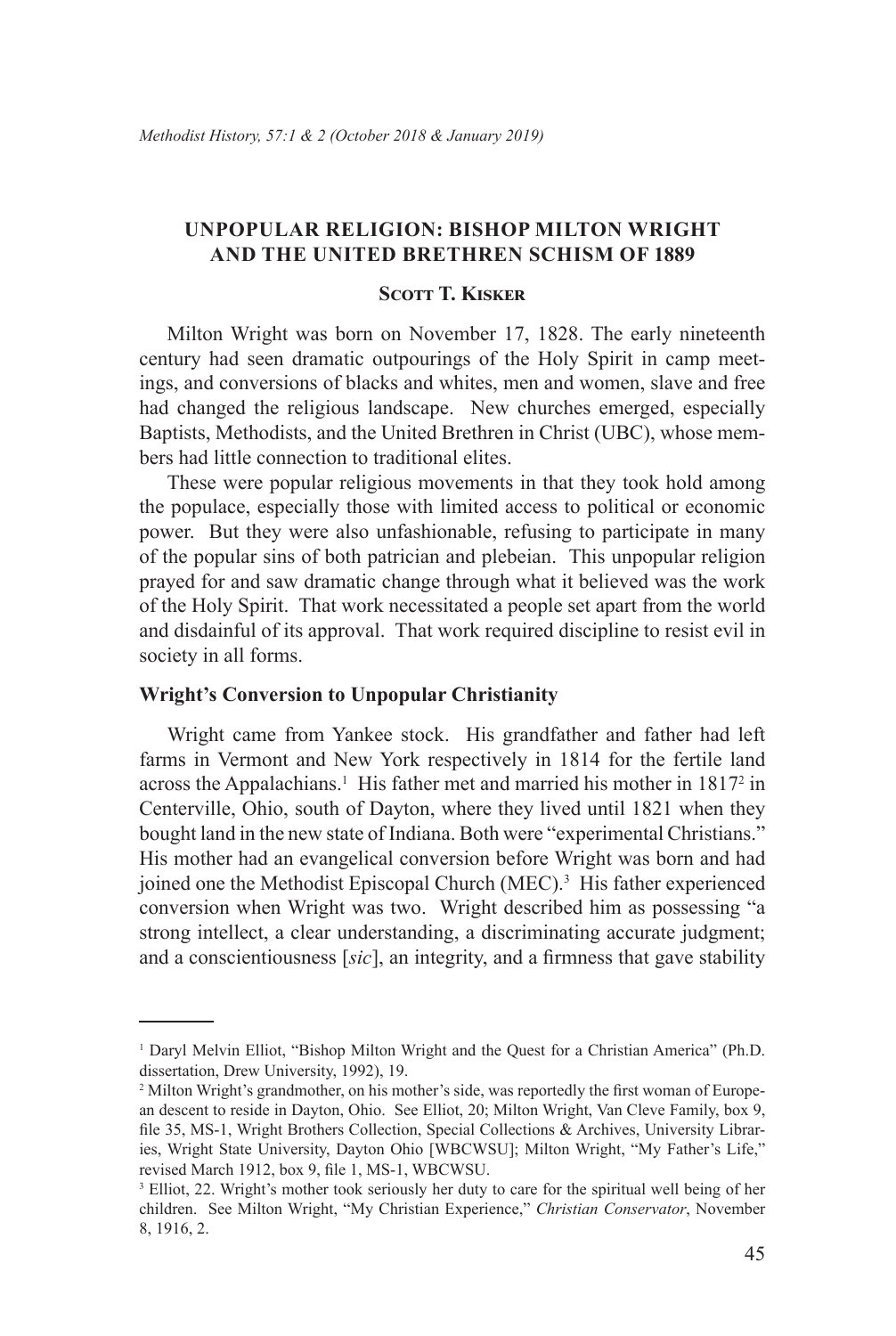and tone to his life and character."4 This his father "carried . . . in application to any church, party, or institution. In reform he was an age ahead of his times. He was one of the very first to take in total abstinence with all its attendants. He discarded Free-masonry with all its satellites."5

This "uncompromising conscience" prevented Wright's father from joining any particular denomination. He would not formally associate with a denomination that was not consistently antislavery. For this reason, he never joined his wife as a member of the MEC, which he considered compromised. "So conscientious was he about fellowshipping in error—especially a wrong," wrote Wright of his father, "that he rather wished the church right than labor in it for its purification or its edification."<sup>6</sup>

Wright's own religious quest was typical for a boy in a converted family during the waning days of the second great awakening. "During those years, I attended the meeting of the several denominations near us. I was an earnest listener to preaching, and liked most of the preachers." Even as a youth, though, he emulated his father as an ecclesial critic with a strong ethical core:

I did not believe in the rightfulness of "The mourners' bench," and could never have been reached by that. In matters of morality, I was upright and generally approved. In the main, I had my religious experiences all to myself . . . I attended the preaching of several churches. I did not approve the partiality of the God of the Calvinist, or of the water salvation of the Campbellite. I suppose I was known as one who lived up to his convictions.7

As a teen he became serious. "By the time I was fourteen years of age, I largely gave my thought to the subject of religion, and especially to my own salvation." Then "one summer morning in June 1843," the goal of any boy raised in conversionist Protestantism occurred. "When I was alone working in my father's corn field [*sic*], as my mind pored on the subject of religion, the love of God arose in my heart, and I felt that joy that is unspeakable, and that peace that passeth all understanding." He had received assurance. "From that time forth, I felt peace, through our Lord Jesus Christ."<sup>8</sup>

Wright's conversion was independent of any particular church's influence, "not in connection with any meeting." Still, shortly after he felt "called to labor in some public way for the cause of God and humanity," a conclusion he came to "not by voices or visions or signs, but by an impression that spoke to the soul powerfully and abidingly."<sup>9</sup> Following his father, Wright did not immediately join a church. He admired the Presbyterians, but not their Calvinism. He was doctrinally closer to the MEC, but they were unacceptable for their toleration of slavery and "the fact that he found that church

<sup>4</sup> Milton Wright to Catharine Wright, October 21, 1861, box 3, file 7, MS-1, WBCWSU.

<sup>&</sup>lt;sup>5</sup> Milton Wright, "My Grand Parents and My Parents," revised February 1912, box 9, file 1, MS-1, WBCWSU, 7–8.

<sup>6</sup> Wright to Catharine, October 21, 1861.

<sup>7</sup> Wright, "My Christian Experience," 2.

<sup>8</sup> Wright, "My Christian Experience," 2. This narrative is reminiscent of United Brethren founder Martin Boehm's (1725–1812) conversion.

<sup>9</sup> Wright, "Ancestors," revised 6 April 1913, box 9, file 1, MS-1, WBCWSU, 7–8.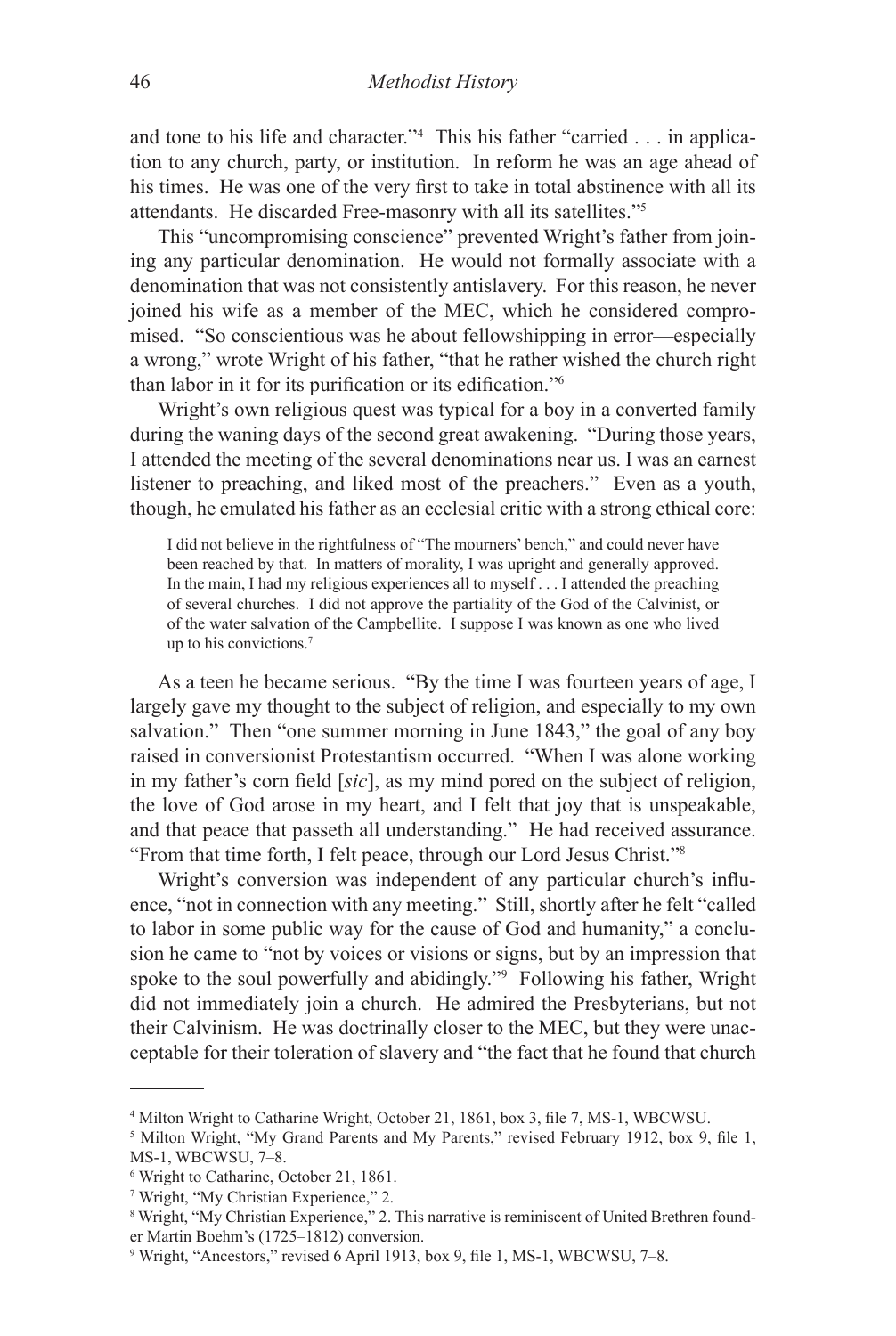largely filled by persons, who in his judgment, seemed to be there from motives of popularity."<sup>10</sup>

### **A Worker for Unpopular Religion**

In 1846, Wright encountered a preacher from the UBC.<sup>11</sup> Their preachers had reached what became the state of Indiana by 1808 and by 1830 had formed a conference. By 1846 the church had "made a major transition to the English language, with the use of German now being in the minority."<sup>12</sup> Wright heard one of the leading UBC preachers in Indiana, John Morgan. Under his influence, he studied the discipline of the church and its doctrine, and decided that the UBC, "respectable, but not cursed with popularity, suited."<sup>13</sup>

The UBC had little latitude with regard to separation from the world, especially the pressing social evil of the day. In 1821 the UBC discipline stated "all slavery, in every sense of the word is totally prohibited and in no way tolerated in our community." Anyone who violated this prohibition was expelled, $14$  in contrast to the MEC, where his mother worshipped.<sup>15</sup> UBC strictness on this matter was essential. Wright's father, a staunch opponent of slavery, "loved liberty and intensely abhorred oppression."<sup>16</sup> The elder

14 Drury, *Disciplines*, 90–91.

<sup>&</sup>lt;sup>10</sup> Henry Adams Thompson, *Our Bishops: A Sketch of the Origin and Growth of the Church of the United Brethren in Christ as shown in the Lives of its Distinguished Leaders* (Dayton, OH: United Brethren Publishing House, 1903), 536.

<sup>11</sup>The denomination had begun at an evangelical meeting at Isaac Long's barn in Lancaster, Pennsylvania, in 1767. The meeting had been organized by German Mennonites caught up in the spiritual excitement of America's first great awakening. In attendance were Boehm, a Mennonite bishop, and a German Reformed preacher named William Otterbein (1726–1813). These men, whose ecclesial traditions in Germany represented persecuted and persecutor, had been touched by revival. After Boehm finished preaching, Otterbein approached him extending his hand, announcing "*Wir sind brüder*" (We are brothers). The two began cooperating in evangelistic efforts, organizing a connection of itinerant preachers, preaching and organizing faith communities among Germans. In 1800, the preachers held an annual conference. The thirteen preachers adopted the name of the church, and elected Boehm and Otterbein as bishops. In 1815, the church adopted a "Confession of Faith" based on one written by Otterbein in 1789. They were strongly Arminian in doctrine, but allowed considerable latitude with regard Christian ordinances, particularly baptism and foot-washing. See A. W. Drury, ed., *Disciplines of the United Brethren in Christ, 1814–1841, Translated and Reprinted from the Originals* (Dayton, OH: United Brethren Publishing House, 1895) 11–12.

<sup>12</sup> Elliot, 31.

<sup>13</sup> Thompson, 536–537. See also A. W. Drury, *History of the Church of the United Brethren in Christ*, (Dayton, OH: Otterbein Press, 1953), 474.

<sup>&</sup>lt;sup>15</sup> Although originally viewing participation in the institution of slavery as immoral and deserving of expulsion, the MEC had compromised for the sake of what would prove an unsustainable unity. By the 1840s, its general conference had given up attempting to enforce the prohibition on members buying or selling slaves, leaving the matter to each annual conference. At one time General Conference was greatly exercised over a phrase in the General Rules on slavery. Should it read "the buying or selling" or "the buying and selling"? The time could certainly have been better used since several annual conferences were in fact ignoring the rule entirely. In 1844 the issue split the church into northern and southern branches.

<sup>&</sup>lt;sup>16</sup> Wright to Catherine, October 21, 1861, also quoted in Elliot, 42.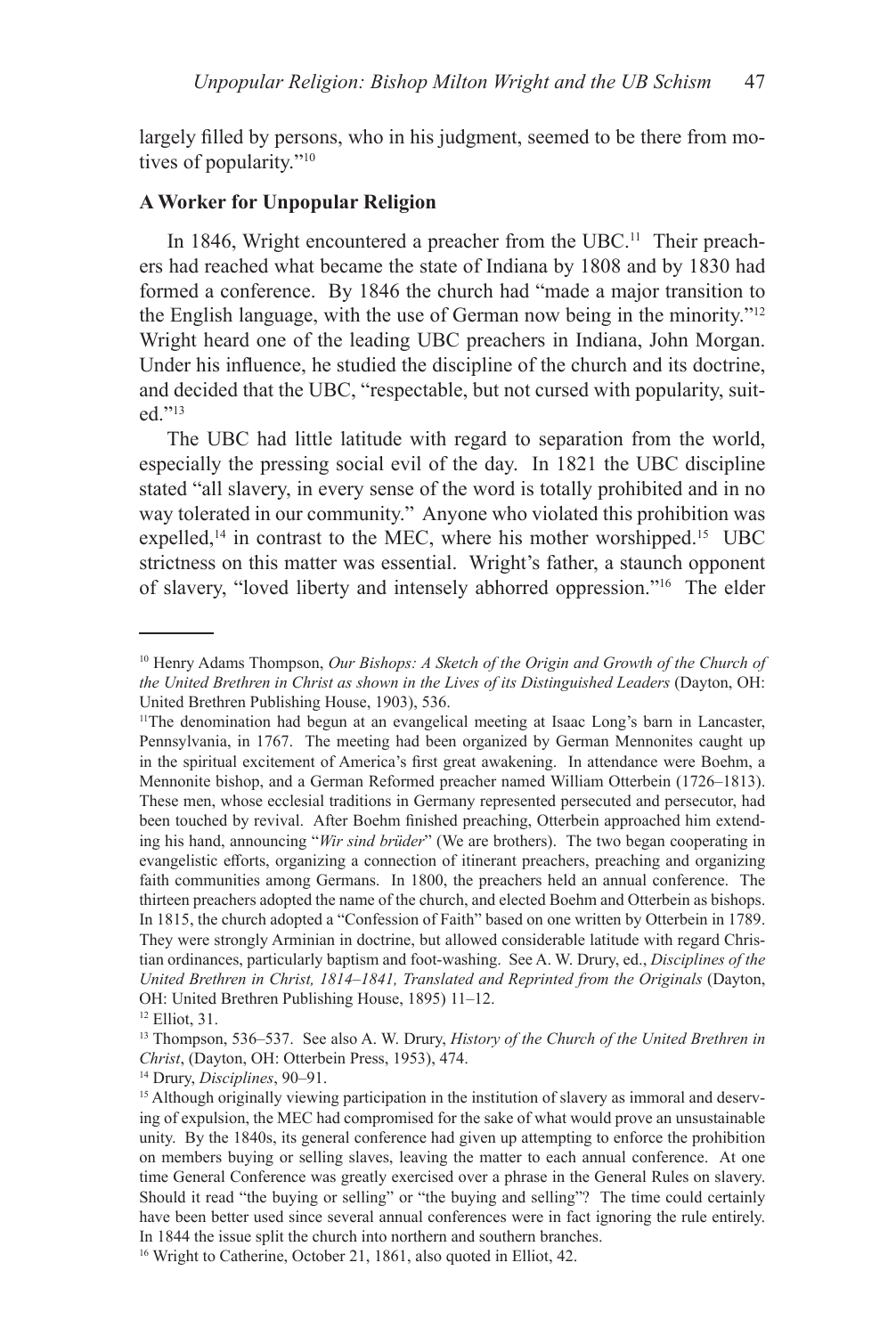Wright frequently took his son to hear antislavery political candidates.<sup>17</sup> During a quarterly meeting in April, 1847, in Andersonville, Wright responded to an invitation. Two months later he was baptized at his parents' farm by the pastor of the nearest UBC church.

Wright was licensed to exhort on April 27, 1850. Later that year, he was encouraged to "take a text," and preached his first sermon.<sup>18</sup> He received a quarterly conference license in 1852 and was received into the White River Conference as a "licentiate" in 1853. Wright then began a course of study in preparation for ordination while working as a teacher from 1849-1855.<sup>19</sup> Completing the course of study, Wright was examined, approved, and ordained on August 9, 1856, by Bishop David Edwards.<sup>20</sup>

### **The Popularity of Secret Societies**

As hands were laid on Wright, tensions over slavery, which would soon erupt in war, had permeated churches. The Wesleyan Methodist Church had separated from his mother's MEC in 1841 over toleration of slaveholding, and the MEC had split in 1844. While the UBC remained united on the issue of slavery, tensions were brewing concerning the growing popularity of secret society membership, which some perceived as a threat to Christian egalitarianism, transparency, even doctrine.

Secret societies (particularly Freemasonry) had entered American life in the late eighteenth century. By the 1820s the Masons had grown dramatically and included some of the most influential men in the country. The nature of these organizations meant that their meetings and rituals were secret. They were outside the political life of the nation, while binding together member politicians and businessmen.

Strong Christian resistance to secret societies began two years prior to Wright's birth. William Morgan (1774–1826) had disappeared after threatening to publish the secrets of the Freemasons in the local newspaper in Batavia, New York. Morgan had been a Mason, was down on his luck financially, and accepted an offer from a local newspaper publisher, David Cade Miller, in violation of the confidentiality promises he had made as a Mason.

Several members of the Batavia lodge published an advertisement denouncing Morgan, and an attempt was also made to set fire to Miller's newspaper building. On September 11, 1826, Morgan was arrested for nonpayment of a loan and stealing a shirt and a tie. The sheriff was a Mason. When Miller learned of this, he paid the debt and secured Morgan's release. Morgan was then kidnapped and imprisoned by Masons in Fort Niagara. He then disappeared. Historian Paul Goodman recounts:

<sup>&</sup>lt;sup>17</sup> Milton Wright, "Facts and Dates," box 9, file 1, MS-1, WBCWSU, 2.

<sup>&</sup>lt;sup>18</sup> Thompson, 537.

<sup>&</sup>lt;sup>19</sup> Milton Wright's School Examinations, January 20, 1855, box 3, file 17, MS-1, WBCWSU.

<sup>20</sup> "Annual Conference Minutes of the White River Conference of the Church of the United Brethren in Christ, 1847–1865." United Brethren Historical Center, Huntington University, Huntington, IN, 105–110.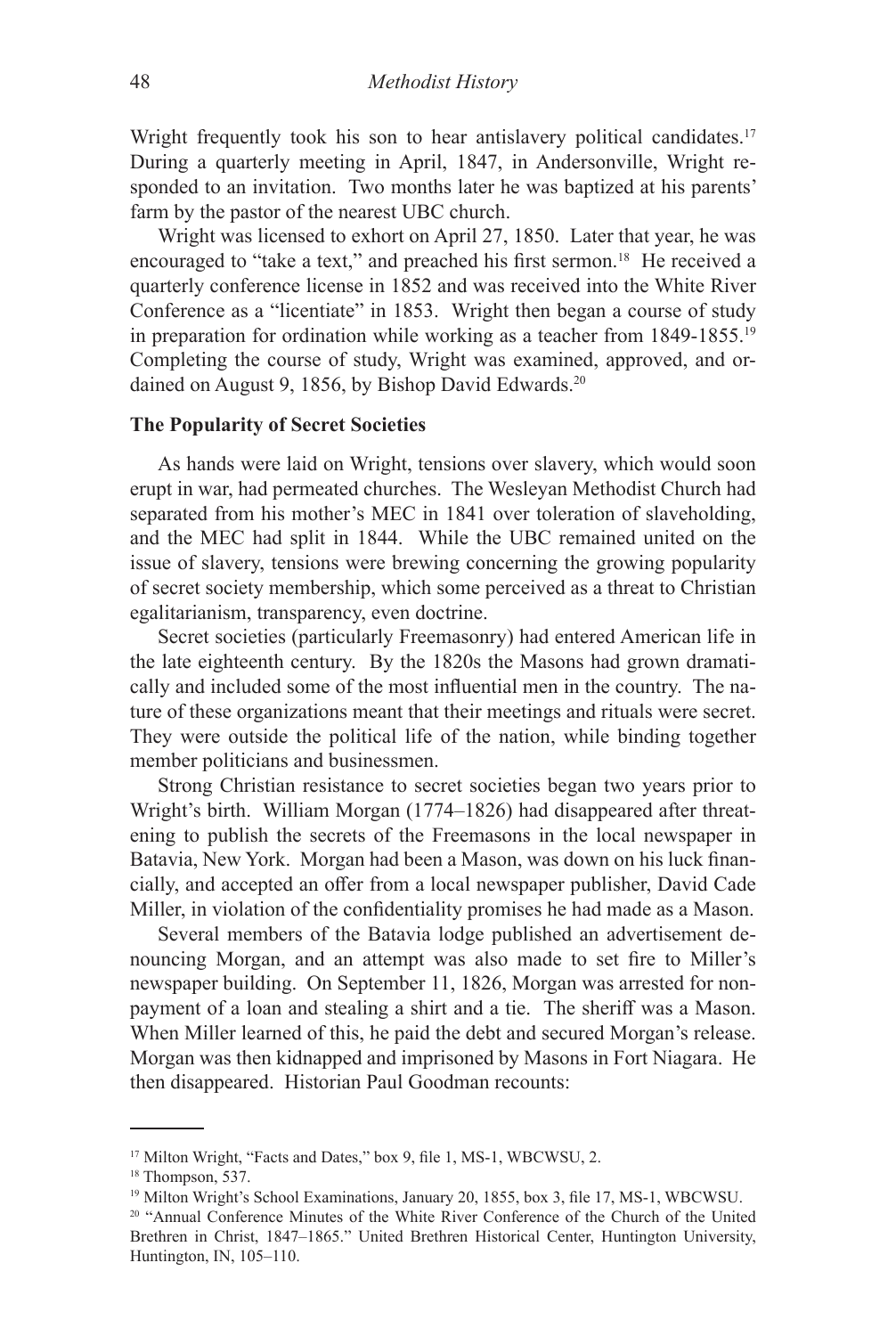Circumstantial evidence pointed to the Masons as Morgan's probable murderers. Dozens of suspect Masons in western New York escaped punishment or got off lightly, justifying apprehensions that masons exercised powerful influence in high places. Moreover, the tendency of Freemasonry to attract membership mostly from the upper half of the social structure gave grounds for thinking that it was a putative aristocratic elite aiming at aggrandizing wealth and power. Finally, Masonry's affinity for natural revelation, together with its laditudinarian view of Christian doctrine, furnished grounds for believing it was incompatible with revealed religion just as it was at odds with American republicanism.<sup>21</sup>

The negative publicity led many to leave the Masons. Nearly all evangelical denominations came to oppose Masonry as unchristian.<sup>22</sup>

In 1829, the UBC passed a Resolution that prohibited church members from participation in secret societies.<sup>23</sup> This prohibition first appeared in the UBC *Discipline* in 1833:

Resolved, that Free-Masonry in every sense of the word, be totally discountenanced, and in no wise tolerated in our society, should any of our members continue to attend their lodges, or join as a member of Free Masonry in any of their processions, or otherwise join the fraternity, he will by so doing be no longer a member of this church.<sup>24</sup>

When the church adopted its constitution in 1841 the prohibition became constitutional, on a par with slaveholding.<sup>25</sup> Wright's first appointment to the Andersonville circuit experienced scandal when Wright's predecessor had secretly become a Mason. He had denied the fact when confronted, but when proven he was forced to resign.

#### **Holiness and the Power of the Holy Spirit**

In 1853, the UBC created the "Home, Frontier, and Foreign Mission Society."<sup>26</sup> Thomas Connor, a missionary to Oregon came east in 1857 to raise support for the mission and preached on Wright's Andersonville circuit.<sup>27</sup> Wright volunteered. After traveling to New York from Dayton on July 1–2, 1857, Wright boarded the steamship *Illinois* bound for Panama. While crossing the jungles of Panama by train, Wright took ill. On the ship to San

<sup>21</sup> Paul Goodman, *Towards a Christian Republic: Antimasonry and the Great Trasition in New England, 1826–1836* (New York: Oxford UP, 1988) 21.

<sup>&</sup>lt;sup>22</sup> This resistance to secret societies was part of a larger hope for America, birthed by the optimism of what God's Spirit was working through the Second Great Awakening. Christianity would purify not only individuals, but rid the country of other evils, like slavery, alcohol abuse, and all forms of tyranny, including that threatened by the members of secret societies. Charles Finney, whose activity as a revivalist made him famous during Wright's early life, eventually wrote a book which explained why leaving the Masons was essential for Christian faithfulness. See Charles G. Finney, *The Character, Claims, and Practical Workings of Freemasonry* (Cincinnati, OH: Western Tract and Book Society, 1861).

<sup>23</sup> Drury, *History of the United Brethren*, 344.

<sup>24</sup> Drury, *Disciplines*, 160.

<sup>&</sup>lt;sup>25</sup> Article II, section 7: "There shall be no connection with secret combinations, nor shall involuntary servitude be tolerated, in any way." Drury, *Disciplines*, 206.

<sup>26</sup> Drury, *History of the United Brethren*, 435–436.

<sup>&</sup>lt;sup>27</sup> The Fourth Annual Report of the Board of Missions of the United Brethren in Christ (Dayton, OH: United Brethren Printing Establishment, 1857), 33.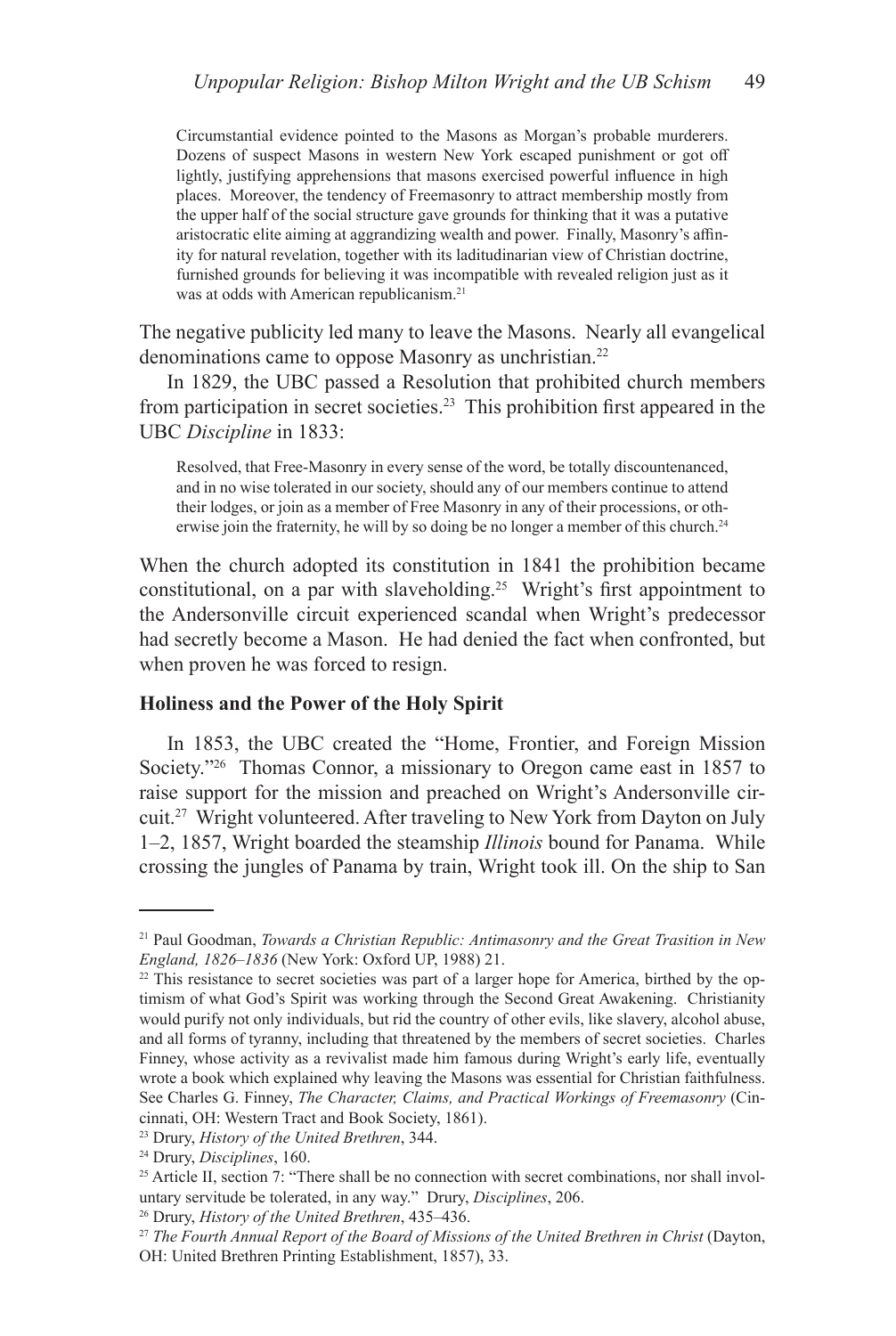Francisco, he was delirious with fever, and still sick when he boarded the ship to Oregon, arriving on August 6.<sup>28</sup>

At the Oregon Annual Conference in September, he was assigned a circuit, but had to resign for health reasons.<sup>29</sup> Unable to itinerate, Wright accepted a position as principal of the new UBC "college" in Sublimity, Oregon. By mid-1858 he had recovered. At the May, 1858, annual conference, the trustees petitioned to have Wright reappointed to the college. Conference did, but also assigned him to the Sublimity circuit, with another preacher as an assistant. "I feel much interested in the prosperity of the cause," he wrote. "O that the Lord would sanctify my heart and bless my labors to his own names glory."30

Wright was involved in several revivals from 1858–1859. He wrote to his parents in 1859, "I generally feel the spirit of preaching; and more success has seemed to attend my labors than at any former period in my life."31 Revival, he believed, required dependence on "that word and the presence promised as the efficient means of carrying the Savior's kingdom to the end of the world, and into the hearts of all people." 32 "Heralds of the gospel" must be "sufficiently impressed with power of 'the sword of the Spirit.'"33

During a camp meeting near Roseburg in August, 1859, he recounted:

While we were attending at the altar, Mr. Connor fell helpless to the ground. It was something very unexpected as he was supposed to be little liable to be carried away by his emotions. I was at the altar, and did not go to see him, for a few minutes. When I did go, Mother Mason, one of the saints of the coast, said to me, "Go away, Brother Wright, we do not want all our preachers to become 'weak-minded,'" referring to a saying outside the church. I responded, "I do not think I am a very impressionable subject." I felt a little doubtful about the expression, but made no apology. I went back to the altar, where the service had no particular form; and when standing by the mourners, engaged in silent prayer, my mind seemed to go upward, and presently I forgot,—and next I felt myself lying on the ground beside the man I had been standing with. I thought if his limbs were removed that I could move, but I soon found myself helpless. After awhile, the meeting was adjourned to a tent, and they carried us limp to it. After a time, I was asked if I would stand up. I attempted to arise but was limp. I asked where the mourners were, and the reply was, "They were all converted." At this such a flood of tears poured from my eyes, as I never new in joy before. This state finally passed away.34

<sup>28</sup> Milton Wright, "Oregon Correspondence: Trip from Aspinwall to Oregon," *Religious Telescope*, November 25, 1857, 46. Hereafter designated as *RT*.

<sup>&</sup>lt;sup>29</sup> While recuperating that summer and fall, Wright witnessed the political debate over whether Oregon would enter the union as a slave or free state. Slavery had entered Oregon in 1844. The UB, as outspoken opponents of slavery, endured persecution for their stance among slavery proponents. See M. M. Crow, "Letter from Oregon," *RT,* July 22, 1857, 186. The matter was decided in the 1857 constitutional election. Oregon was a free state. See Milton Wright to E. M. Beauchamp, December 16, 1915, MS/8/Box 1, file 6, Milton Wright Collection, United Brethren Historical Center, Huntington University, Huntingdon, IN, 3–4.

<sup>30</sup> Milton Wright to William Wright, June 1, 1859, box 3, file 9, MS-1, WBCWSU.

<sup>&</sup>lt;sup>31</sup> Milton Wright to Dan and Catherine Wright, July 5, 1859, box 3, file 7, MS-1, WBCWSU.

<sup>32</sup> Milton Wright, "Civilization and Christianity," *RT*, February 22, 1871, 196.

<sup>33</sup> Wright, "Civilization and Christianity," 196.

<sup>34</sup> Wright, "My Christian Experience," 2.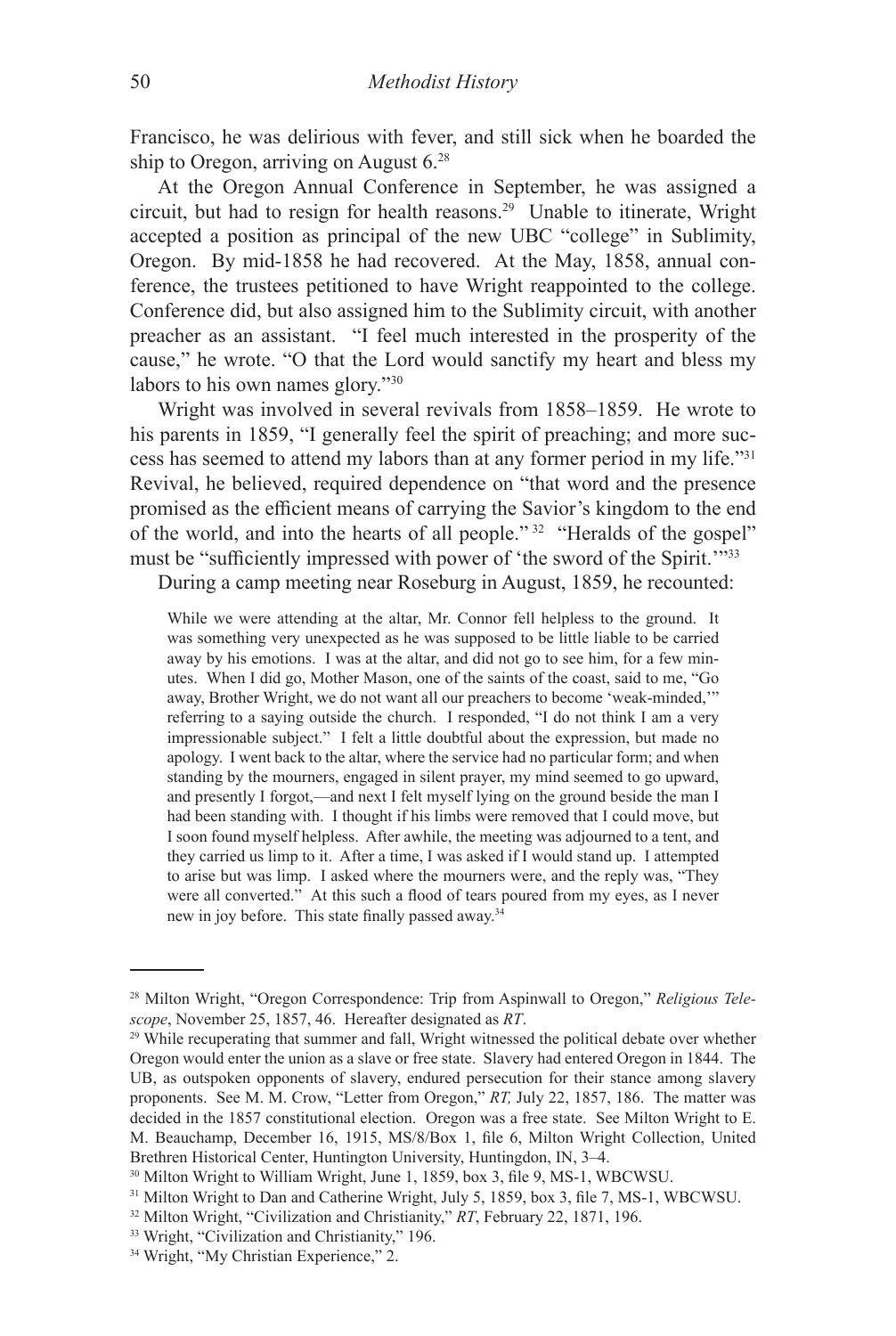"Instead of a feeling of high excitement," Wright later described the experience as "a settled calm of most harmonious feeling. It seemed like heaven on earth, . . . the calmness of a heavenly joy."35 He had been "over-powered of grace divine, till I could not move—not a violent excitement but as sweet as heaven to my soul,"36 "a feeling as calm and delightful as the summer skies."37 These "falling exercises" were common then among the "ablest and most staid in the church," and "adhered" to Wright for a number of years.<sup>38</sup>

In October, 1859, Wright returned to Indiana to court Susan Koerner, who became his wife, and never returned to Oregon. In 1860 he was assigned a circuit and in 1861, elected presiding elder in the Marion District. He served as presiding elder until August, 1864, when he requested location for one year, which the conference granted.<sup>39</sup> That location lasted only three months when he was called on to pastor the Dublin Circuit. In 1865 he was appointed to the four-point Williamsburg Circuit in Ohio, where, in March 1866, revival broke out. "More than 180 have been added to the church in about seven weeks, and upward of 75 in the past two weeks. The conversions have been in great numbers and many of them among the old and middle-aged. The Lord hath triumphed gloriously."40

Such work of the Holy Spirit, Wright believed, was necessary on earth for the coming of God's kingdom, a "universal Pentecost" that would "complete the world's salvation and thus usher in the Millennium." 41 As an Arminian, this dependence did not imply passivism on the part of God's people, but complete active consecration regardless of popular opinion. Revival was attributed to the discipline of God's people, including the UBC's prohibition against membership in secret societies. "For my part, I want no better evidence of God's approbation of that rule . . . The many thousands that have been converted . . . are a sufficient vindication."42

## **An Activist in Opposition to Secrecy**

With the end of the Civil War and the criminalization of slavery, the "evil" of secret societies moved up the agenda of Christian activists. In 1867 Jonathan Blanchard, president of Wheaton College called for the organization of the National Christian Association (NCA) to counter the reviving threat of secret societies. Blanchard had been an ardent abolitionist, and like abolitionist societies the NCA would be a voluntary organization to oppose

<sup>35</sup> Wright, "My Christian Experience," 2.

<sup>&</sup>lt;sup>36</sup> Milton Wright to Lulu D. Crandall, July 4, 1911, Milton Wright File, The Methodist Library, Drew University, Madison, NJ.

<sup>&</sup>lt;sup>37</sup> Wright to Beauchamp, December 16, 1915.

<sup>&</sup>lt;sup>38</sup> Wright to Crandall, July 4, 1911. At some point after moving back to the Midwest he found these experiences "hindering one in the ministry," and he "endeavored to throw off such spells. After years, I did. The Spirit is sometimes 'subject to the prophet' (1 Cor. 14:32)." See Wright, "My Christian Experience," 2.

<sup>&</sup>lt;sup>39</sup> The reason for this leave of absence is unknown. See Elliot, 95.

<sup>40</sup> Milton Wright, "News of Our Work," *RT*, March 21, 1866, 114.

<sup>41</sup> Milton Wright, "The Millennium's Approach," *Christian Conservator*, December 1, 1887, 5.

<sup>42</sup> A. A. Sellers, "But Can Ye not Discern the Signs of the Times," *RT*, March 25, 1868, 226.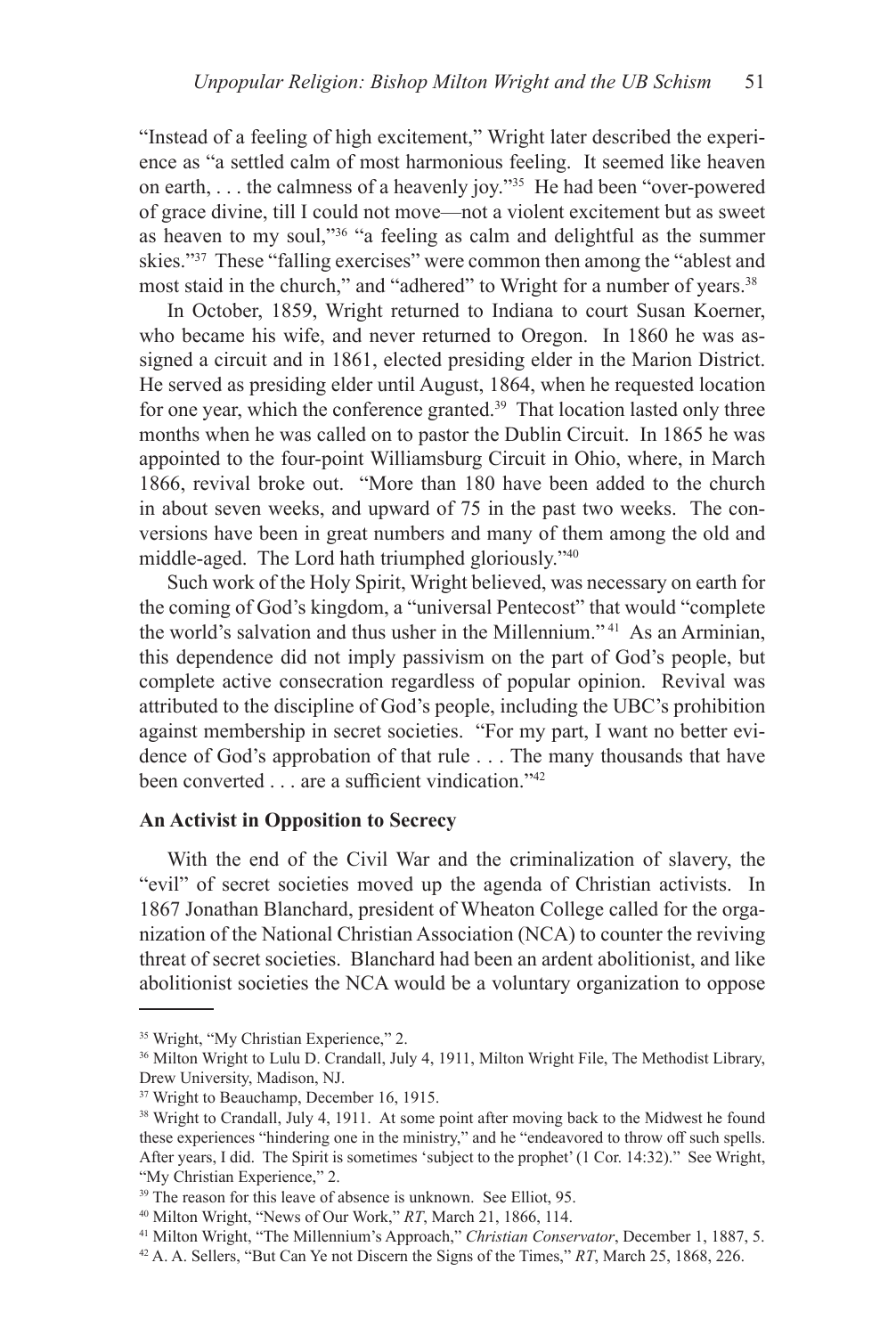the evil of secret societies.

The controversy among UBCs began when Daniel Berger, editor of the UBC newspaper, the *Religious Telescope*, suggested in editorials that the UBC's restrictive clause might be modified, at least to allow membership in temperance organizations that kept membership secret to preserve anonymity.43 Wright wrote several articles opposing Berger's willingness to water down the constitution's prohibition.44

These articles got him noticed by anti-secrecy leaders in the church. Bishop Edwards, who ordained him, wrote to Wright. He encouraged Wright to write more articles for the *Telescope* and to "try [his] hand at drawing up" a rule "with scriptured [*sic*] references and reasons for nonfellowship [*sic*] with the dark concern."<sup>45</sup> In May, 1868, Wright attended the first national meeting of the NCA in Pittsburgh, where the UBC were strongly represented.<sup>46</sup> In 1869 the convention elected Wright to its executive committee.<sup>47</sup>

That same year Wright was elected as White River Conference's delegate to General Conference in Lebanon, Pennsylvania. The major issue at the conference was secret society membership. A resolution was presented to make the repudiation of secret societies "advisory" but not mandatory for church membership. This proposal was quickly defeated,<sup>48</sup> and precipitated a three-day debate over whether to instead strengthen the discipline. The proposed language was:

We believe that secret societies are evil in their nature and tendency, (a secret society is one whose initiatory ceremony is a secret,) and any member or preacher of our Church who shall be found connected, in any way, with such a society shall be admonished to sever said connection . . . . If such offending person fails to comply with the admonition within six months after it is given, his name shall be erased from the record, and he be no longer considered a member of our Church; provided, that should the accused deny said connection, the case shall be tried according to sections nineteen and twenty of the *Discipline*."49

In short, membership in a secret society would mean automatic removal from the rolls of the church without trial, unless the person denied their membership.

Wright gave the major speech in support of the language. Freemasons and Odd Fellows were, he argued, deistic and anti-Christian. He even quoted prayers and hymns from the organizations.<sup>50</sup> Nearly three-quarters of the

<sup>43</sup> Daniel Berger, "Personal," *RT*, June 30, 1869, 340. Daniel Berger, "Antisecret-Society Convention," *RT*, March 25, 1868, 228.

<sup>44</sup> Wright, "Duty of the Hour," *RT*, March 27, 1867, 226.

<sup>45</sup> David Edwards to Milton Wright, May 2, 1867, box 3, file 13, WBCWSU.

<sup>46</sup> UBC Bishop David Edwards was elected president at its first national meeting. "The National Antisecret-Society," *RT*, May 13, 1868, 284.

<sup>47</sup> Wright addressed the convention in 1870 and 1875, and, in 1876, was elected vice president.

<sup>48</sup> *Proceedings of the Fifteenth General Conference of the United Brethren in Christ Held in Lebanon, Penn., from the Twentieth of May to June 1st, 1869, Inclusive* (Dayton, OH: United Brethren Printing Establishment, 1869), 61–63.

<sup>49</sup> *Proceedings of the Fifteenth General Conference*, 61.

<sup>50</sup> *Proceedings of the Fifteenth General Conference*, 107.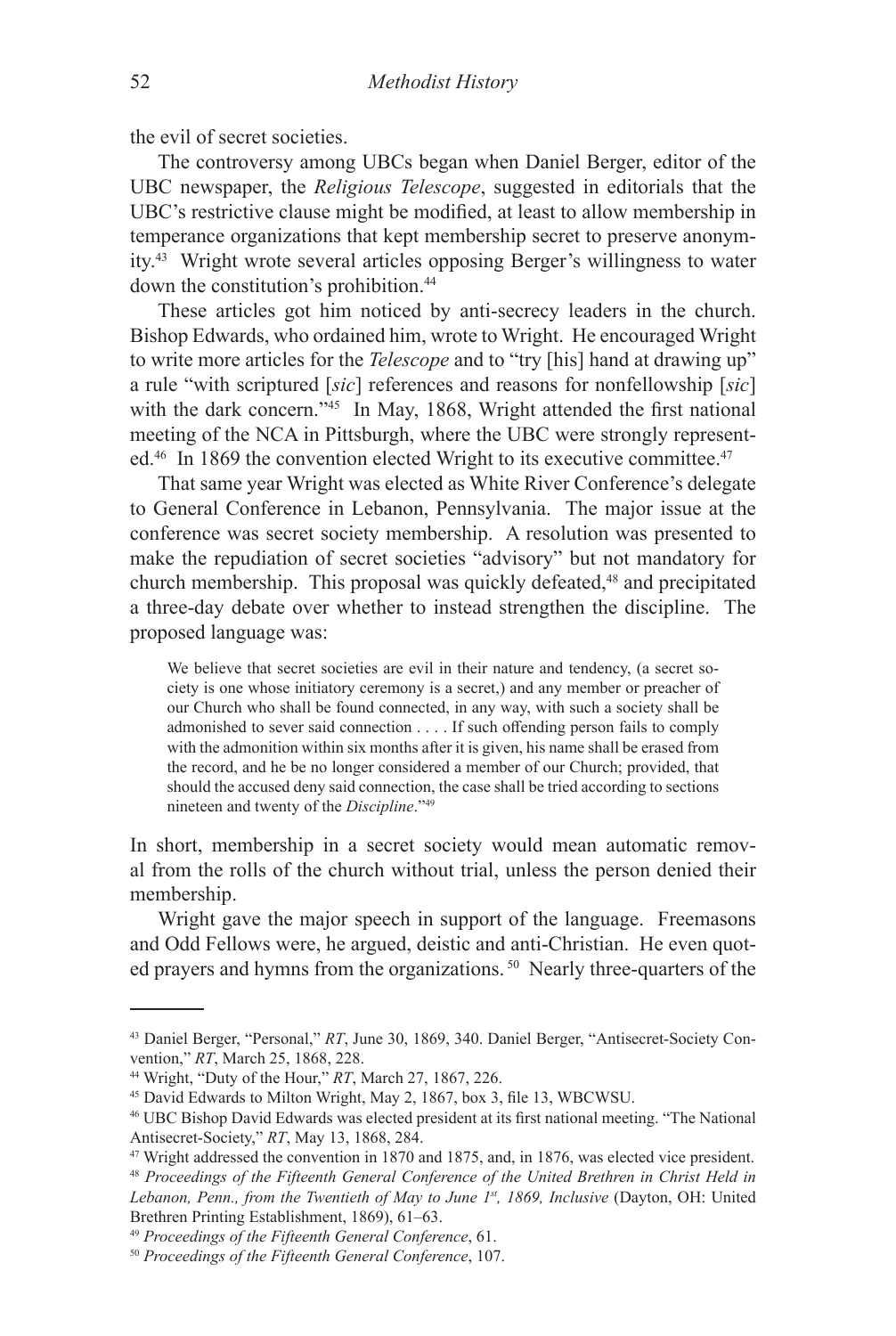delegates adopted the stricter rule. Wright was elected editor of the denomination's newspaper, the *Religious Telescope*, replacing Berger.<sup>51</sup>

Without consulting Wright, however, the trustees of the publishing house persuaded Berger to stay as assistant editor and be allowed to publish opinions in favor of liberalization. Wright did not protest this move against the will of General Conference, which intended the denominational magazine to unambiguously reflect official teaching. However, it raised in his mind suspicions about the methods of those who favored liberalization.<sup>52</sup>

Wright and his family moved to Dayton in 1869.<sup>53</sup> Wright believed the purpose of a church newspaper was to champion Christian morality. Those who remain silent in the face of social evil, he reasoned, "will find that being dumb with silence for convenience or policy's sake, though approved by man's wisdom, will not pass the final test."54

We trust that our church organ will still, through evil report or good report, stand in the front ranks on every question of moral reform. On slavery, temperance, secret societies, and other moral questions, the *Telescope* has made a record, which it is to be hoped will never be reversed or tarnished.<sup>55</sup>

The *Telescope* would not be by Wright's definition a popular periodical, would not reflect the "false tastes" and "sinful weaknesses" of the day, for the sake of "popularity." "Jesus did not thus pander; the Bible does not; but the unscrupulous editor does."56

The acceptance of secret societies by many of America's Protestant churches seemed, to Wright, an example of decline. Such "enlightened liberality cedes away" the standards of Christianity. A minister who was complicit in weakening standards, he thought, should "be branded as a traitor to truth." He was "like Balaam, he loves the wages of unrighteousness" and "deserves the scorn of every lover of truth."57 Perhaps most damning, "Secret Societies," he wrote,

. . . stand in the way of genuine revivals and the upbuilding of God's spiritual house. This is still more apparent when we consider that in time of protracted revival meetings in churches largely composed of secretists, many of its members, and even some ministers, are at times away attending the lodge with its worldly associations, its trifles, its profane oaths, its legal righteousness for salvation, and its Christless worship. No wonder if the revival languishes or takes on a form of salvation as Christless as that of the lodge.<sup>58</sup>

Wright was labeled an ignorant "cut-throat"<sup>559</sup> by the *Dayton Daily* 

<sup>51</sup> Berger, "Personal," 340.

<sup>52</sup> Milton Wright, May 29, 1869, *Diaries 1857–1917*, (Dayton, OH: Wright State University Libraries, 1999) 52–53.

<sup>&</sup>lt;sup>53</sup> The Wright's bought a house at 7 Hawthorn Street in the new suburb of West Dayton.

<sup>54</sup> Milton Wright, "Dumb with Silence—Psalm 39:2" *RT*, July 18, 1866, 181.

<sup>55</sup> Milton Wright, "Our New Volume," *RT*, September 8, 1869, 4.

<sup>&</sup>lt;sup>56</sup> Thompson, 543.

<sup>57</sup> Milton Wright, "The Church and Secret Societies," *RT*, December 11, 1878, 2.

<sup>58</sup> Wright, "Influence of Secret Societies," 4.

<sup>59</sup> Milton Wright, "Secret Societies," *RT*, April 12, 1871, 252.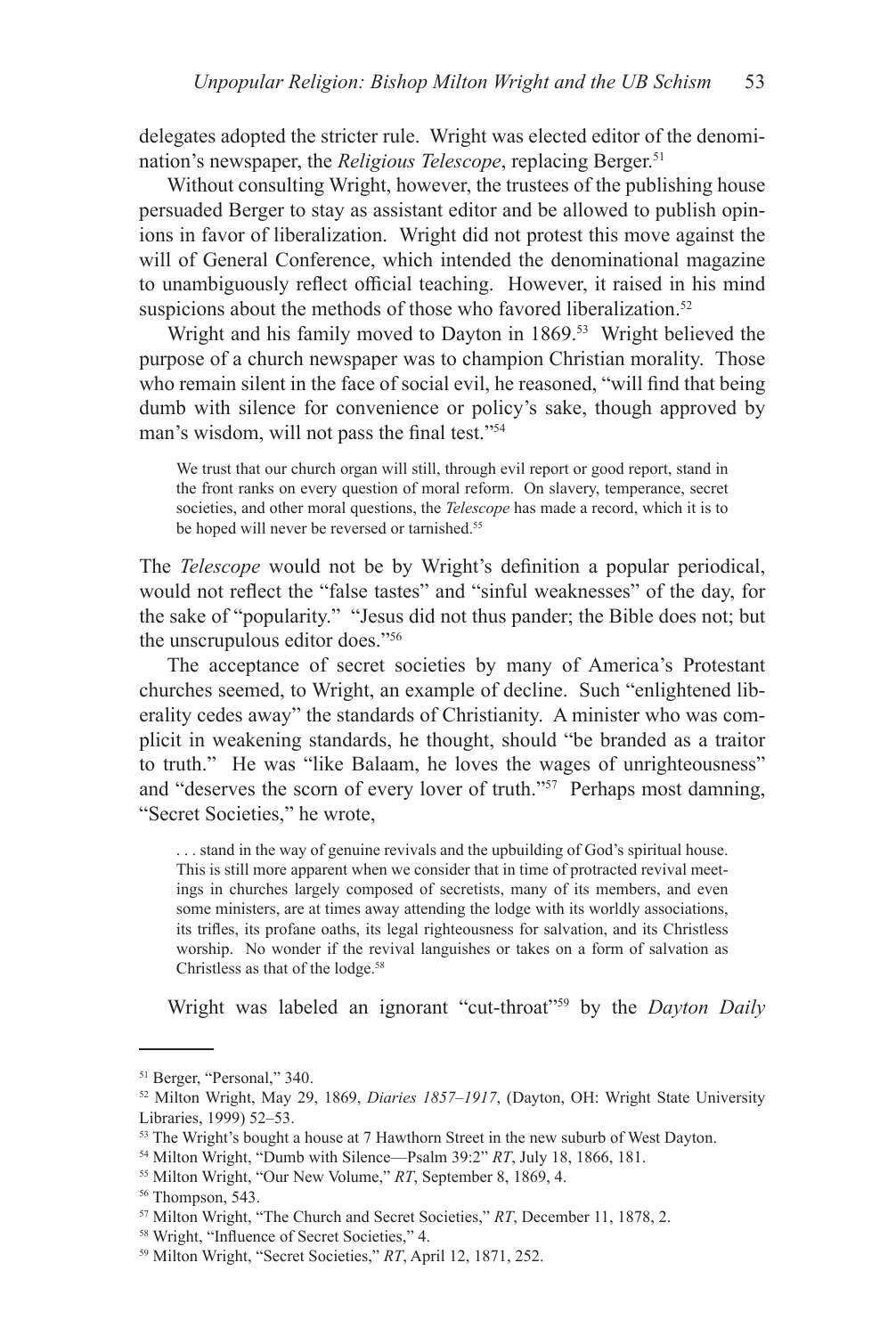*Herald*, but he took comfort from a comment by Charles Finney, shortly before the great evangelist's death. Finney wrote, "If the United Brethren Church desire to succeed, it must be willing to be unpopular for awhile on questions which it believes to be right."<sup>60</sup>

# **Defense of Unpopular Discipline**

After their defeat in 1869, those in favor of liberalization on the issue of secret society membership argued that for the UBC to be successful in urban contexts, it needed to adapt to the city culturally. The church must accept members who are members of secret societies, or it will lose "hundreds of men of piety and influence."<sup>61</sup> Wright saw this as different definitions of success. Success could "mean increase in numbers, wealth or popularity. Again it may mean purity, nearness to God, fruitfulness of heart and life in all that is good, success in winning souls to Christ and advancing the saints in holiness." For true success, the church needed to protect itself from "popular sins" like secret societies.<sup>62</sup>

After the 1873 General Conference again maintained the provision against secret societies, a group of ministers founded a newspaper in Harrisburg, Pennsylvania. 63 The *United Brethren Tribune's* main agenda was to oppose the anti-secret society rule in the discipline. In their first issue, an editorial argued that the rule against society membership

brings us into merited disrepute before the more intelligent classes of the country, stands as an almost insurmountable barrier to our entrance into cities, divides and destroys many of our long established churches, alienates brethren, and, contrary to the Bible, . . . attempts to put fetters on the conscience and reason of men made in the image of God.<sup>64</sup>

One of the paper's founders, Reverend William Slaughter, was indeed a Freemason. In 1875 the lodge gave him a full masonic funeral. Wright wrote that this was "no surprise" since Slaughter's "fierce denunciation of our law on secrecy and of all who seek its enforcement was in perfect consistency with his lodge affiliation, and we are never surprised to find such to be Masons in fact as well as in heart."65

Resistance to the prohibition, however, was growing. More urban eastern conferences began openly ignoring the rule, admitting secret society members into the church. Such defiance infuriated Wright. "Any attempt of an individual society to make or unmake such rules," he wrote, in an article entitled "Law Principles," "is usurpation, insubordination, rebellion. It comes from a heady spirit, and tends to distraction and anarchy." He compared

<sup>60</sup> "Rev. Charles G. Finney," *RT*, August 25, 1875, 380.

<sup>61</sup> L.S. Grove, "United Brethren in the Cities," *RT*, December 4, 1867, 98.

<sup>62</sup> Milton Wright, "Logical Results of Repeal," *RT*, August 23, 1876, 380.

<sup>63</sup> These included Henry Garst, William McKee, Zebedee Warner, Daniel Eberly, and William Slaughter.

<sup>64</sup> William McKee, "What We Propose," *United Brethren Tribune*, September 1873, 4.

<sup>65</sup> Milton Wright, "Buried by Freemasons," *RT*, September 29, 1875, 4.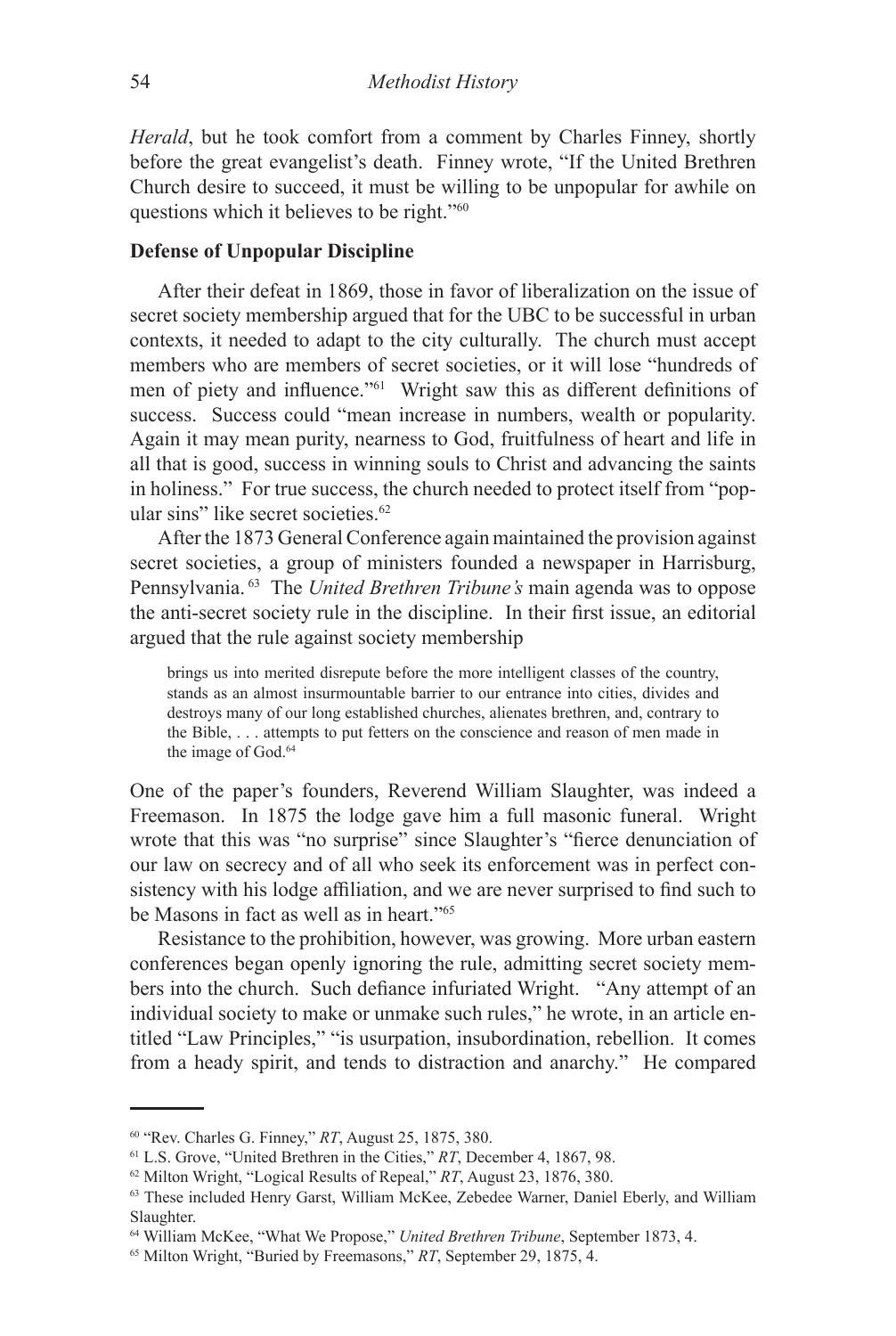these urbane UBCs to confederate upholders of the sin of slavery.<sup>66</sup> Wright even implied that Bishop Jonathan Weaver aided the conferences he oversaw in ignoring the discipline.

Weaver then wrote a response published in Wright's *Religious Telescope*, trying to stake out a centrist position:

There are two parties. Wise Christian counsel will harmonize all the elements, while fiery dictatorial assaults will divide and ruin. Those who feel called of God to drive the wedge may strike, if they choose; I shall be content to strive, by the blessing of God, to help this Church over the chasm. No man, living or dead, ever heard me say a word in favor of secret societies; and yet because I may not interpret every item of law just as the editor does, the implied charge of insubordination, rebellion, usurpation, treason, self-conceit, trickery, and dodges is laid at the door.<sup>67</sup>

In response to this controversy, the *Tribune* wrote about Wright that "the only pity is that he was not born in time to enjoy all the glories of the old Spanish Inquisition. That would have afforded him an ample field for the display of his peculiar genius."<sup>68</sup>

Two other issues championed by the *Tribune* were lay participation and proportional representation in General Conference. Liberalizers hoped thereby to increase the number of delegates from urban eastern conferences. Wright supported these proposals but resisted combining them with the issue of secret societies. Knowing that they might work toward the favor of the liberalizers, he wrote, perhaps naively, "if a principle is right it is safe to recognize it and adopt it."<sup>69</sup>

Wright became convinced of a plot to take control of the church, having seen a letter by "conspirators," which laid out a plan to liberalize the church's teaching. First, they would take over the general institutions of the church: its schools, boards, and publishing house. Then they would create sectional conflict between conferences. Finally, pressure would be put on younger ministers to join the liberalizing cause, and any opposition would be attacked.<sup>70</sup>

At the 1877 General Conference, Wright and other conservatives went on the offensive and proposed that church members automatically forfeit membership when they join a secret society. A local class no longer had to take action to expel them. The pastor could simply erase the lodge member's name from the roles. Wright argued that secret societies were competing religions, incompatible with Trinitarian Christianity. Mason's were no different from "the Mormon Society or the Unitarian Society."71

The proposal read:

1. Any member or preacher who shall connect himself with a secret society shall

<sup>66</sup> Milton Wright, "Law Principles," *RT*, August 19, 1874, 372.

<sup>67</sup> Jonathan Weaver, "Law Principles," *RT*, August 26, 1874, 377.

<sup>68</sup> "The Telescope and Bishop Weaver," *United Brethren Tribune*, September 15, 1874, 170.

<sup>69</sup> Milton Wright, "Pro-Rata Representation," *RT*, April 18, 1877, 236.

<sup>70</sup> Milton Wright, "The Manly Governor," *RT*, February 9, 1876, 156.

<sup>71</sup> Milton Wright, "Attack by False Interpretations," *Richmond Star*, December 1884, 2.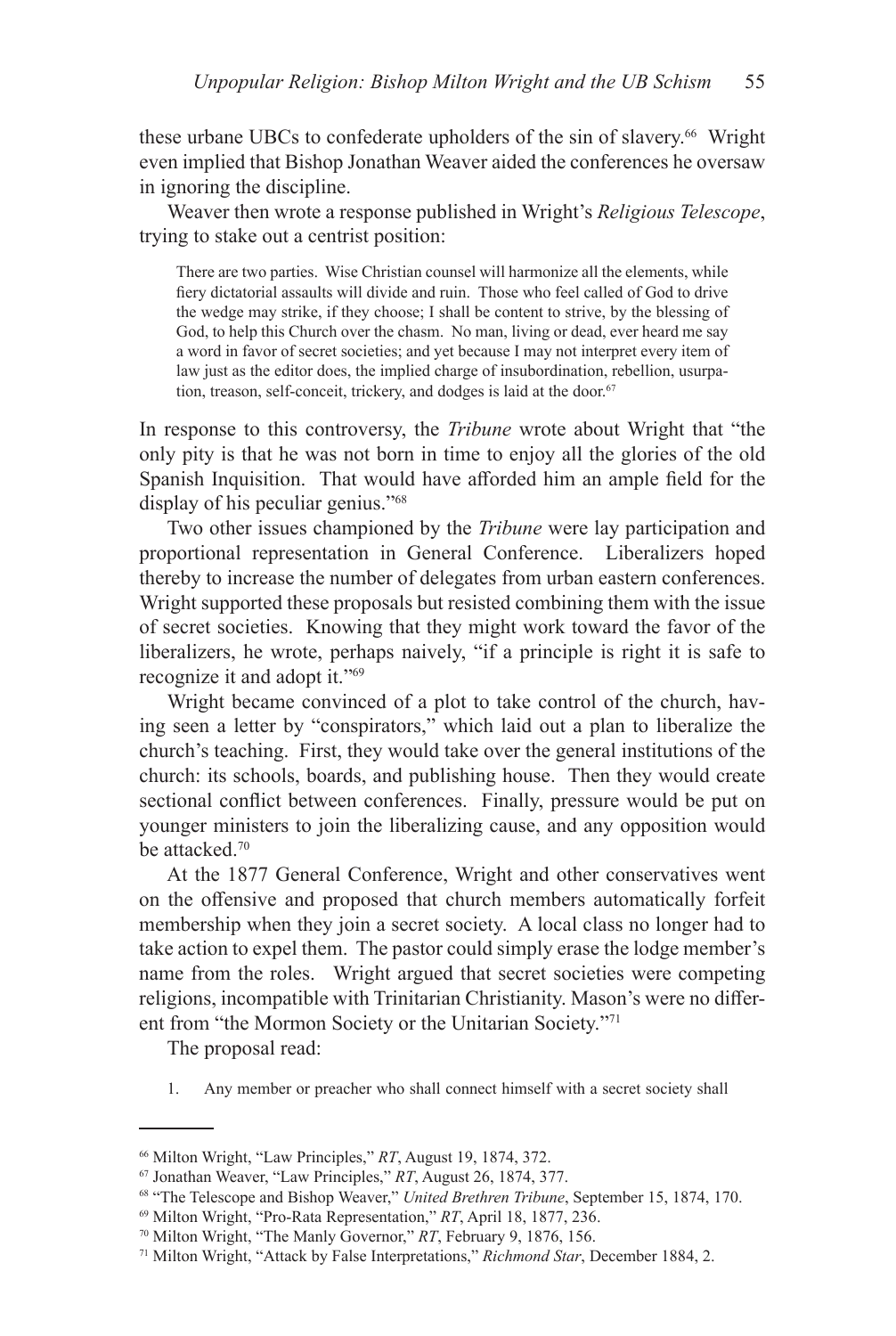be regarded as having thereby declared that he prefers such society to the fellowship of our church and shall be considered as having withdrawn from the Church.

- 2. No person shall be permitted to join our church while holding membership in a secret society. If any member or preacher, at the time of the passage of this rule, be connected with a secret society, and does not discontinue such connection within six months thereafter, his failure to do so shall be regarded as a refusal to comply with the condition of membership as found in our Constitution (Article II, Section 7) and his severance from the Church shall be entered on the church records.
- 3. If any member or preacher connected with a secret society shall deny or conceal such connection he shall be tried in the manner as set forth in the sections of our Discipline relating to the trial of members, and trial of preachers, to determine the facts in the case.
- 4. In cases of withdrawal from the Church, as recognized and set forth in this rule, the preacher in charge shall announce the facts to the class, and see that the records of the Church correspond with the facts. If the person be a member of the quarterly or annual conference, the conference to which he belongs shall see that a record of the fact and manner of withdrawal is made upon its journal.
- 5. It shall be the duty of the pastor to instruct our people upon the evils of secret societies, and to endeavor to prevent them from being ensnared in such evils, and, so far as possible, to reclaim all who may have joined any secret order
- 6. Provided, that in case a member has been deceived and thereby drawn into any of those societies commonly called minor orders, he may be borne with for a reasonable time, If time shall not extend beyond the twelve months in any case.72

Despite opposition, a substantial majority, seventy-one to thirty-one, adopted the rule.

That night, conservatives met in Woodland cemetery to strategize about the election of bishops, creating a list of candidates. Wright was elected on the second ballot, along with two other conservatives.73 Wright was sent far from Dayton, assigned to all the territory west of the Mississippi River and east of the Rocky Mountains. He initially attempted to maintain his residence in Dayton, but eventually moved his family to Cedar Rapids, Iowa, in June of 1878.74

#### **Bishop Wright**

After their 1877 defeat, liberalizers became more determined to organize. A "Central Committee" called for a general convention in Dayton. In May, 1878, sixty-five ministers representing one-fifth of the conferences met at First United Brethren Church. They passed resolutions condemning the conference's actions against secret societies and calling for lay delegates and proportional representation (both of which were thought to help the pro-secrecy cause).75

<sup>&</sup>lt;sup>72</sup> *Origin, Doctrine, Constitution and Discipline of the United Brethren in Christ* (Dayton, OH: United Brethren Printing House, 1877), 79–82.

<sup>73</sup> Jonathan Banchard, "A 'Successor of the Apostles,'" *Christian Cynosure*, June 14, 1877, 8. 74 Wright, June 3–12, 1878, *Diaries*, 69–70.

<sup>75</sup> C. I. B. Brane, "The United Brethren in Christ," *United Brethren Observer*, June 4, 1878, 2. Wright makes no mention of this meeting in his diary, although he was still living in Dayton at the time. ee Wright, May 5–31, 1878, *Diaries*, 68–69.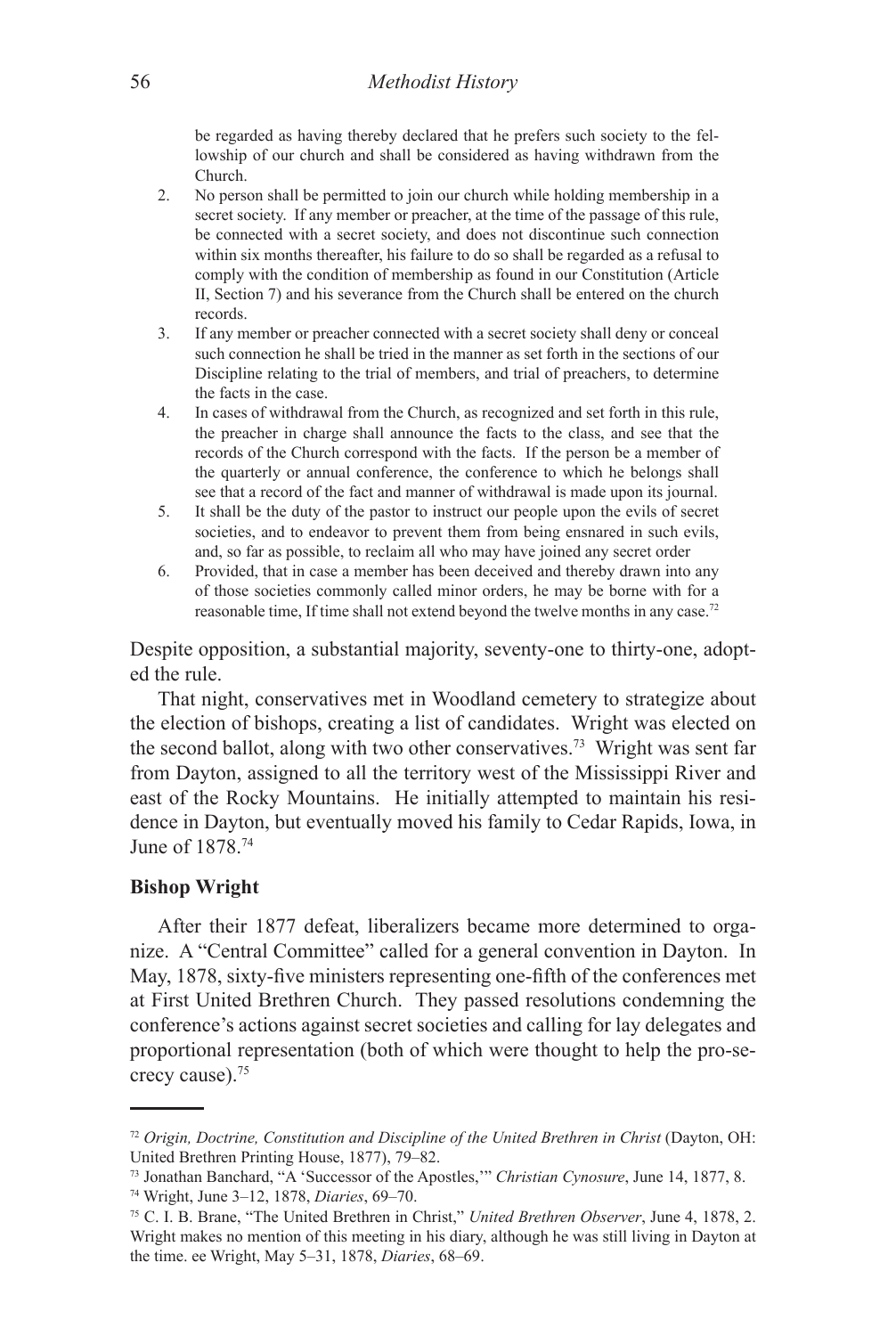Even as bishop, Wright continued working for the anti-secrecy movement. Wright had welcomed the National Christian Association convention in 1877 in Dayton<sup>76</sup> and was elected president of the Illinois state anti-secrecy organization that same year.<sup>77</sup> Perhaps unwisely, he became involved in Blanchard's attempt to organize an association of "United Churches of Christ" that would include anti-secrecy churches from all denominations,<sup>78</sup> but excluding those that tolerated "heathen worships by its members in the lodge."79 At Wright's urging, Blanchard dropped the idea of "united" churches in favor of a looser association to "prevent all appearance of forming a new sect."<sup>80</sup>

The Illinois state anti-secrecy convention appointed a committee chaired by Wright, which recommended forming "a league or alliance of all such Christians and churches as exclude secret societies" to raise funds to start mission churches in areas where anti-secrecy was weak. Wright was clear that the association was intended for "independent churches, and anti-secrecy members of pro-secrecy churches,"<sup>81</sup> not for congregations that were part of anti-secrecy denominations like the UBC. "We distinctly disclaim all desire or purpose to form a new denomination or to interfere with such churches and denominations as are free from the lodge-leprosy."<sup>82</sup> Nonetheless, given the conflict, many UBCs saw this as a threat to the denomination, even as an attempt to form an Associated Churches "of Blanchard."83

### **The Conservatives Fracture**

In 1881, the tide began to turn. Wright claimed a group of pro-liberalization delegates had met in Chicago on their way to the 1881 General Conference in Lisbon, Iowa. Instead of focusing on the secrecy rule, they pushed for proportional representation and control of general boards and agencies. The law against secret societies could likely then be changed at the following general conference.<sup>84</sup> Their plan was successful. Proportional representation was approved, increasing representation from more urban eastern conferences, where the rule against secrecy was often ignored. Control of most boards passed to the liberals. Wright was not reelected bishop.

Wright's rejection for the episcopacy reflected a division among conservatives. Several opposed him for not being radical enough. Following the

<sup>76</sup> J. W. Hott, "National Christian Association," *RT*, October 31, 1877, 44. Wright, October 24, 1877, *Diaries*, 62.

<sup>77</sup> R. "Illinois State Convention," *RT*, December 4, 1878, 4.

<sup>78 &</sup>quot;The United Churches of Christ," *Christian Cynosure,* July 16, 1874, 8.

<sup>79 &</sup>quot;The United Churches of Christ," *Christian Cynosure*, September 9, 1875, 8.

<sup>80</sup> "The Associated Churches of Christ," *Christian Cynosure,* January 16, 1879, 8.

<sup>81 &</sup>quot;Associated Churches," 8.

<sup>82</sup> "The Illinois State Convention," *Christian Cynosure*, November 28, 1878, 5.

<sup>83</sup> Jonathan Weaver, "That Weak Article," *RT*, March 12, 1879, 2.

<sup>84</sup> Jonathan Blanchard, "An Explanation," *Christian Cynosure*, March 30, 1882, 8. See also *Proceedings of the Eighteen the General Conference of the United Brethren in Christ. Held in*  Lisbon, Iowa, from the Twelfth to the Twenty-sixth of May, 1881, Inclusive (Dayton, OH: United Brethren Publishing House, 1881), 167.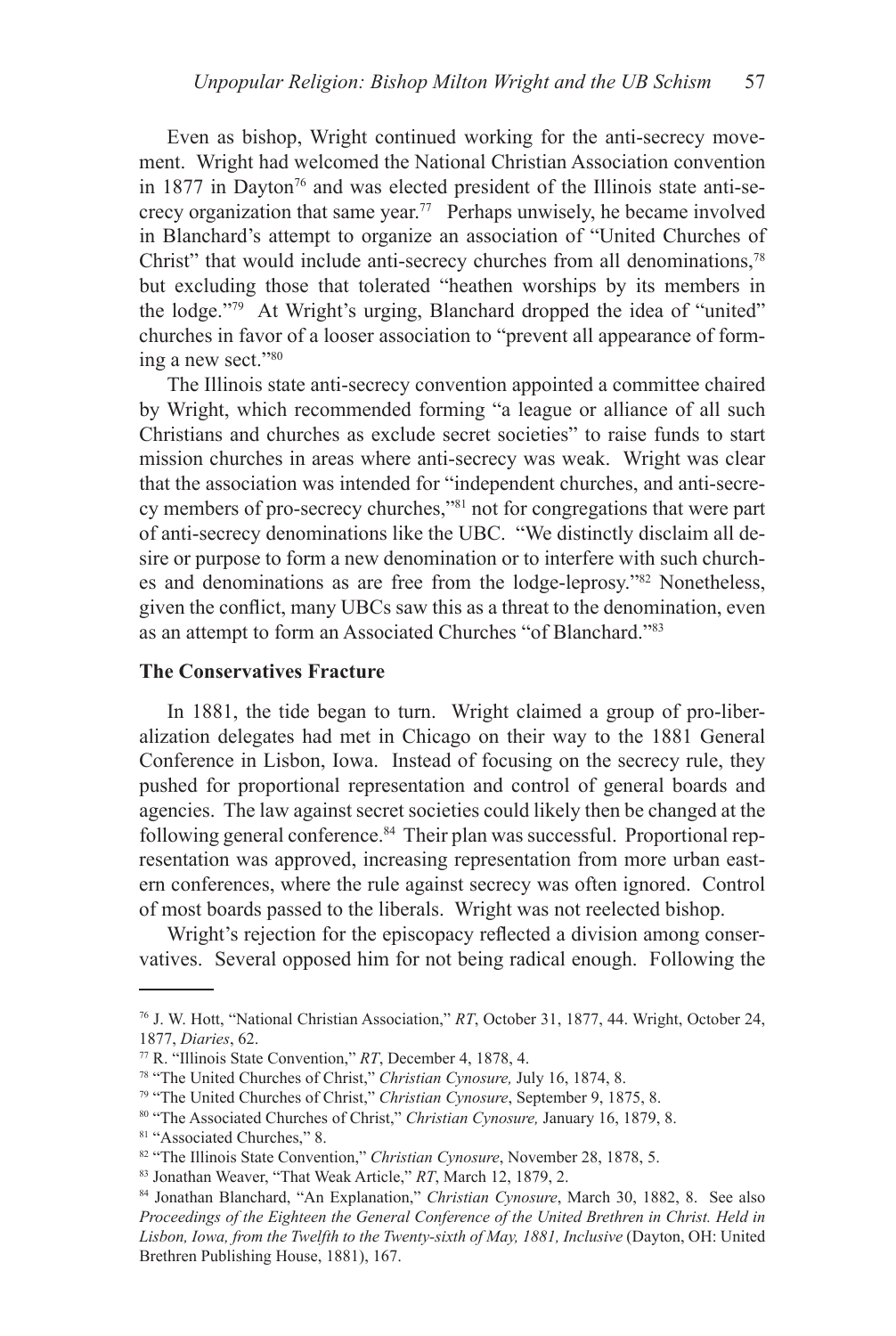General Conference, these radicals formed the "United Brethren Association Opposed to Secret Societies," headed by Lewis Davis of Union Biblical Seminary, W. O. Tobey, and William Dillon, advocating increased agitation.85 The bishops, they believed, had lost legitimacy, by tolerating lodge membership while claiming to enforce a discipline that prohibited it. They began to publish an alternative journal, *The United Brethren in Christ*.

Wright moved to Indiana and led moderate conservatives while serving as the presiding elder of the Dublin District. To promote his views, he published two periodicals, the quarterly *Reform Leaflet,* and the monthly *Richmond Star*. The *Star* pledged to work "with the general officers of the church . . . always acknowledge and maintain the rightful authorities."<sup>86</sup> Even Wright's friend Blanchard thought Wright was naïve in his respect for authority. He needed to show "the people that those now in office are violating their sacred trust."87

Blanchard believed the "only cure for this lodge cancer is the knife." He suggested that UBCs committed to the discipline leave the "lodgedevils" and form a new denomination with Wright as the leader.<sup>88</sup> Wright responded that he would instead "continue in the regular work of the church," and had "full confidence in the triumph of those church principles held by a large majority of our ministers and people." "Guile," he wrote, "may have gained some temporary advantage; but guileful ecclesiastical victory is the precursor of utter defeat. The Lord omnipotent reigns."<sup>89</sup>

## **A Popular Victory**

By 1885, General Conference was weary of the conflict. Many who had formerly supported the rule now believed that changing times demanded changing attitudes in the church. If an action were not specifically forbidden in scripture, they argued, the church could tolerate a diversity of opinions among its membership. For Wright and more staunch conservatives, who believed lodge worship denied the Trinity as well as Paul's command to "renounced the hidden things of dishonesty, not walking in craftiness, nor handling the word of God deceitfully" (2 Cor 4:2), this line of argument was unpersuasive.

The prohibition could not merely be abolished since it was included in the 1841 constitution. Liberalizers made two proposals. First, they advocated the formation of a "Church Commission" of twenty-seven ministers and laymen, who would prepare a new constitution and a new confession of faith. Second, they proposed a major clarification of the 1877 rule. The proposed clarification defined secret societies concerning their impact on the individual character, not about secret initiation rites. It read:

<sup>85 &</sup>quot;United Brethren Reformer," *Christian Cynosure*, September 15, 1881, 7.

<sup>86</sup> "Editorial Notes," *RT,* March 8, 1882, 377.

<sup>87</sup> Blanchard, "Explanation," 8.

<sup>88</sup> Jonathan Blanchard, "Ichabod," *Christian Cynosure*, June 9, 1881, 9.

<sup>89</sup> Milton Wright, "A Card," *Christian Cynosure*, June 16, 1881, 12.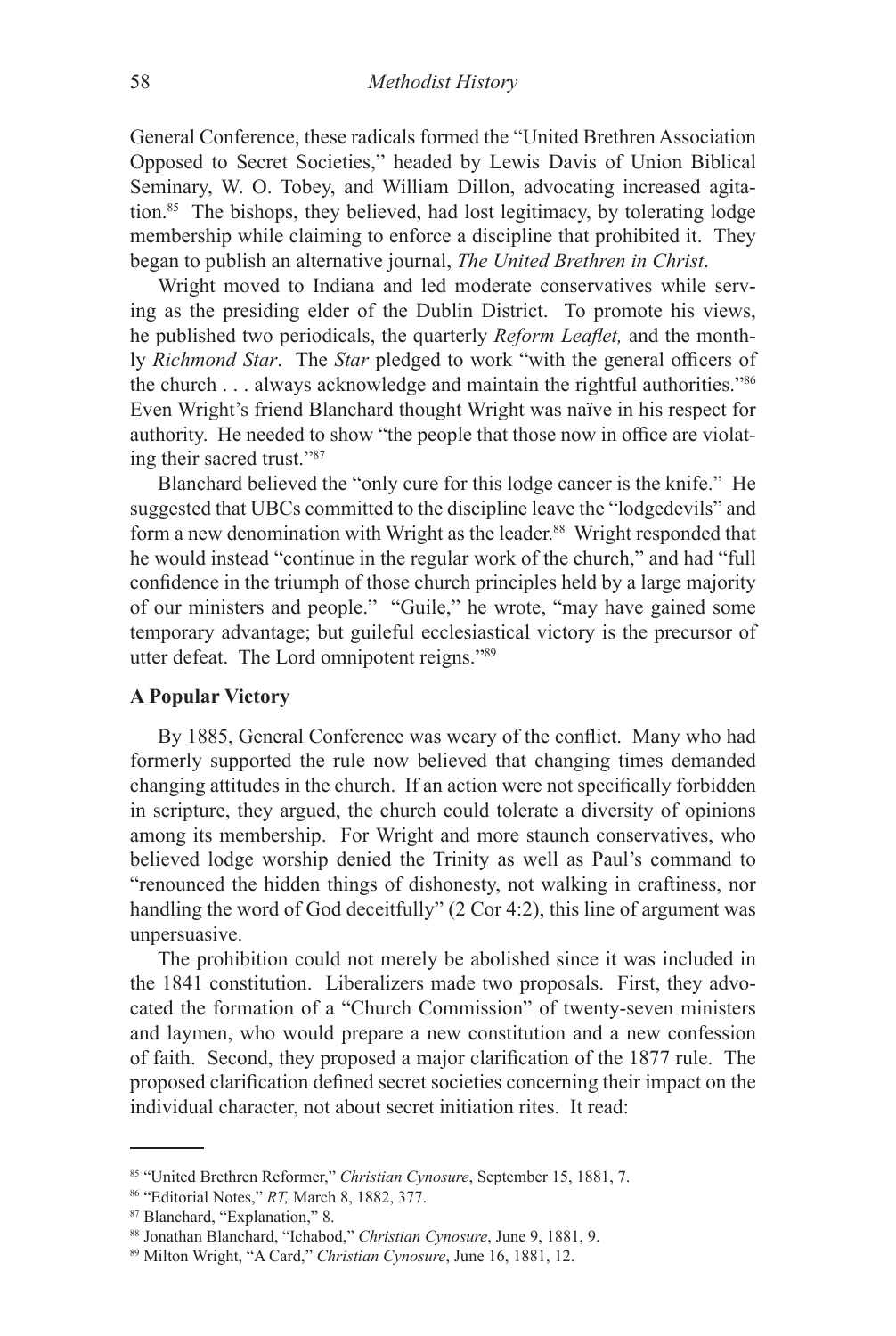A secret combination, in the sense of the constitution is a secret league or confederation of persons holding principles and laws at variance with the word of God and injurious to Christian character, as evidenced in individual life, and infringing upon the natural, social, political, or religious rights of those outside its pale. Any member or minister of our church found in connection with such combination shall be dealt with as in other cases of disobedience to the order and discipline of the Church.<sup>90</sup>

Such a proposal would undoubtedly allow membership in groups like the Grange and temperance groups. In practice, it meant that even members of the Freemasons, and Odd Fellows, would never be expelled.

Wright saw the commission as an "unprecedented attempt . . . to shake the Constitution."<sup>91</sup> The General Conference, the highest legislative body in the church, was the only body that could submit constitutional changes to the membership for ratification. It could not legitimately delegate its constitutional responsibilities by forming a committee of twenty-seven unelected individuals. "When there is so general an expression by this conference in favor of the submission of some constitutional question to the people," argued Wright from the floor, "I would vote in its favor, but in view of the fact that I deem it unconstitutional, I protest against it."<sup>92</sup> Despite of Wright's passion, the plan for the commission was passed by a vote of seventy-eight to forty-two.

## **Conservative Reaction**

Following their defeat, radical and moderate conservatives put aside their differences. They issued a formal protest to the General Conference, signed by Wright and thirty-two other delegates.

Whereas, We believe that this body in its action in forming a commission for the revision of our confession of faith and the constitution of the Church, has transcended its constitutional authority, and instituted an illegal plan (not provided in the constitution) for change, and legislated a rule not in harmony with the constitution, but equivocal and capable of varied construction in order, as we think, to make it ineffectual and worthless; therefore, we determine to stand by the constitution and never to submit to any change therein, unless it is effected in harmony with its provisions; and we hereby earnestly and solemnly protest against all such action.<sup>93</sup>

Their unity was enough to get Wright elected bishop again. The *Dayton Daily Journal* reported that even "a number of liberals excused themselves for voting for him by stating that his election would send him clear across the Rocky Mountains, where he would not disturb them."94

Of the twenty-seven selected for the commission, only Wright and Bishop John Dickson (both included by virtue of office) could be counted as conser-

<sup>&</sup>lt;sup>90</sup> Origin, Doctrine, Constitution, and Discipline of the United Brethren in Christ (Dayton, OH: United Brethren Publishing House, 1885), 82–83.

<sup>91</sup> Wright, May 14, 1885, *Diaries*, 221.

<sup>92</sup> *Proceedings of the Nineteenth General Conference*, 207. The General Conference also passed a motion calling for a Christian America. Those on the conservative side, feared that the version of Christianity being advocated was so compromised that it would make little impact.

<sup>93</sup> *Proceedings of the Nineteenth General Conference*, 249.

<sup>94 &</sup>quot;United Brethren," *Dayton Daily Journal*, May 27, 1885, 2.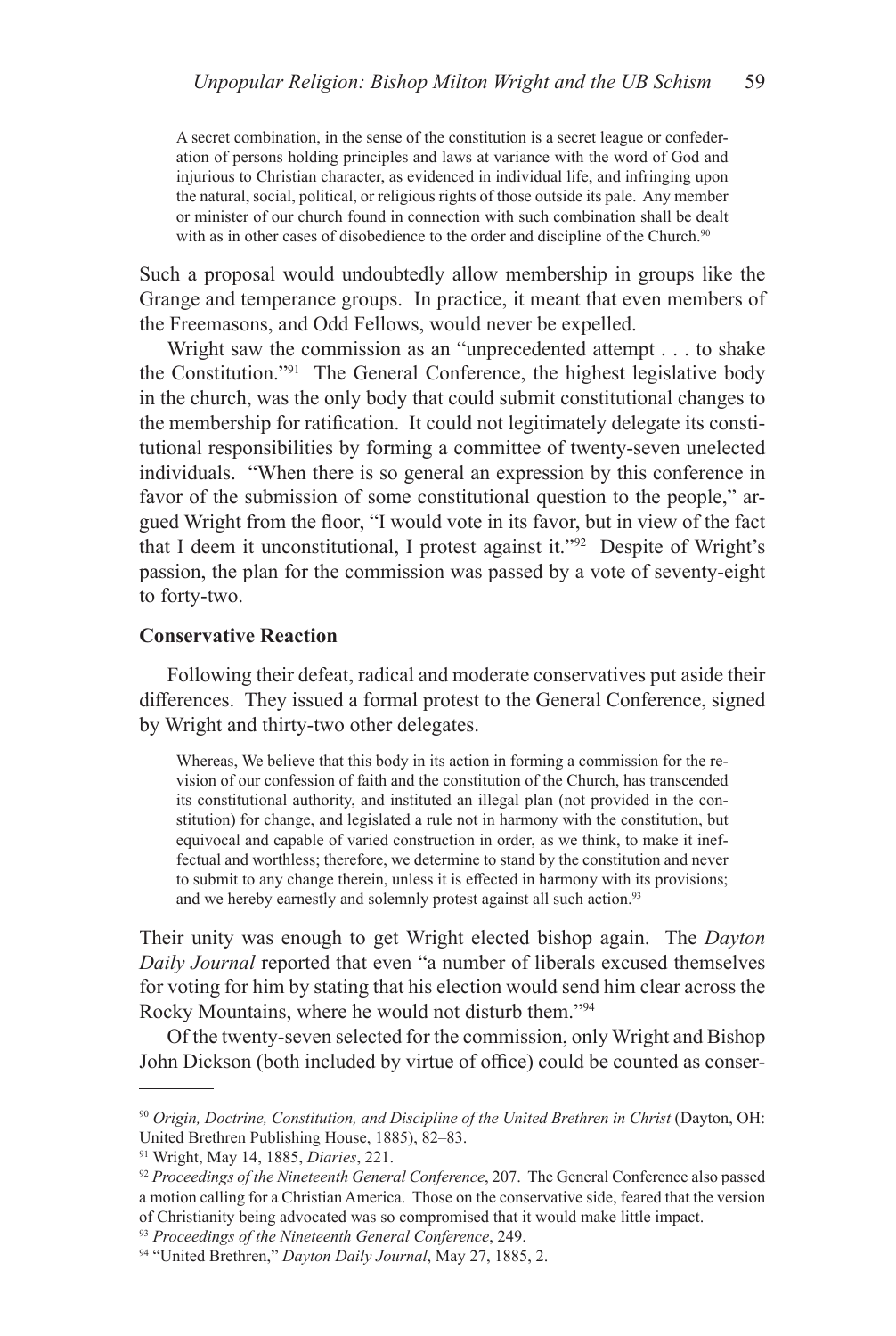vatives. Wright had no intention of participating. When the commission began meeting in Dayton in November, Wright was preaching a revival on the west coast. The commission first announced that they would meet in closed session. Wright's son Wilbur thought it appropriate that "a body meeting to legislate secrecy in, should also legislate in secret."95 When he learned that visitors were allowed, Wilbur, along with his brother Lorin, began attending to report to their father.

Conservatives called for a "constitutional convention of the Church of the United Brethren in Christ," to gathered in Hartsville, Indiana, in August, 1885. They elected officers and appointed permanent committees.<sup>96</sup> They also agreed to publish a new paper, the *Christian Conservator*, merging Wright's *Richmond Star* and the more radical *United Brethren in Christ*. In July, 1886, at their second general convention in Fairmont, Indiana, conservatives formed the "General Association of the Church of the United Brethren in Christ." This was for all practical purposes a denomination within a denomination. Although Bishop Wright refrained from active participation, his son Reuchlin was elected secretary.97

The Fairmount convention had three main objections to the work of the commission: 1) the revision of the confession was unconstitutional; 2) the new constitution was to be ratified by two-thirds of those voting instead of the constitutionally required two-thirds of the membership, and 3) legislative authority had been illegally conferred to the commission. Conservatives decided to boycott the referendum so as not to give it legitimacy.<sup>98</sup> They also published a petition in the *Christian Conservator* that could be signed by supporters. Signed petitions would be presented to the 1889 General Conference.

In March, 1887, a "National Congress" of Christians opposed to secret societies met in Chicago and Wright played a central role. His address, entitled "The Influence of Secret Societies on the Churches," was published in Blanchard's *Cynosure.* "Lectures should come like the voice of doom to secrecy in every town and in every community," Wright proclaimed:

Sermons full of love of righteousness, and just as full of hatred of iniquity, must be preached from every faithful pulpit in the land . . . . It is light and life only that are wanting to bring the reign of secrecy to an end. The Lord will help those who are zealous for him and for the salvation of Zion.<sup>99</sup>

Meanwhile, liberals in the denomination began to play hardball with Wright. The treasurer of the missionary society stopped payments to Wright's Oregon Conference, which had openly opposed the Church's commission. The editor of the *Religious Telescope*, J. W. Hott, prohibited anyone who

<sup>95</sup> Wilbur Wright, "Scenes in the Commission," *Christian Conservator*, February 23, 1888, 2.

<sup>96</sup> "Minutes of the Constitutional Convention," *Christian Conservator*, August 15, 1885, 2–3.

<sup>97 &</sup>quot;Minutes of the United Brethren Constitutional Convention, Held at Fairmount, Grant County, Indiana, July 20–22, 1886," *Christian Conservator*, August 5, 1886, 4.

<sup>98</sup> "Minutes of the United Brethren Constitutional Convention," 4.

<sup>99</sup> Milton Wright, "The Situation," *Christian Cynosure*, February 16, 1888, 1.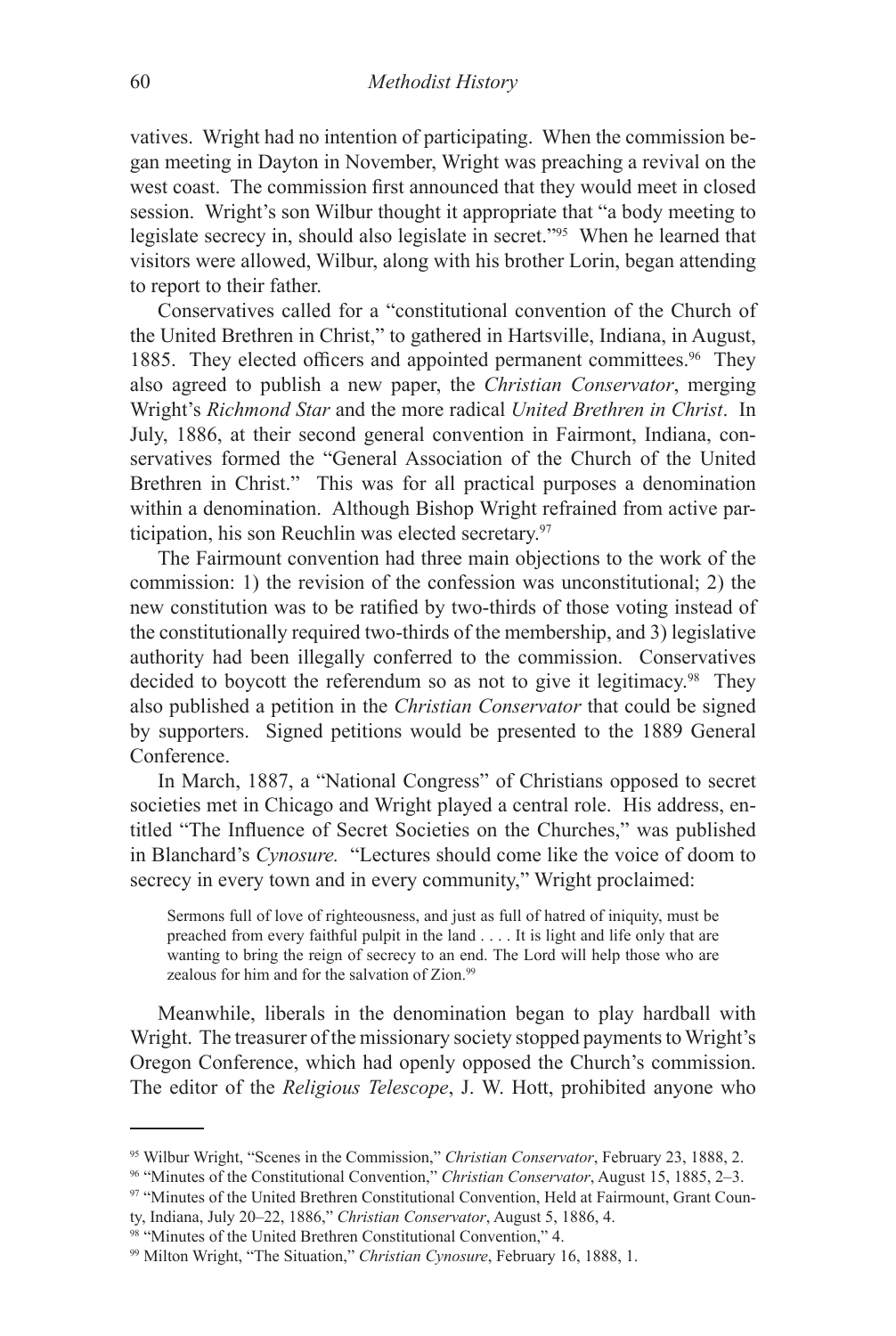contributed to the *Christian Conservator* to be published in the *Telescope*. He also limited debate on the merits of the commission in the denomination's paper, not allowing discussion of its constitutionality.<sup>100</sup>

Editorials in the *Conservator* became more strident than before.

The present effort to legislate . . . an alliance with the Baalistic worship of the lodge, is displeasing to the Holy Ghost . . . . More of the anointing of the Holy Ghost and less place-seeking and scheming and planning to put down and raise up men, and by various manipulations to run the Church on a broad worldly gauge, will restore peace again to the borders of our be-loved Zion.<sup>101</sup>

Furthermore, Wright believed, true or not, that liberals were padding the rolls of the church with secret society members (thanks to the weakened 1885 clarification of the 1877 rule) in anticipation of the church-wide referendum.<sup>102</sup>

The November, 1888, referendum ballot made it clear how leaders wished voters to vote. The "Plan of Submission" approved in 1885 called for the ballot to have both "yes" and "no" printed behind each proposal. But when the ballots were distributed, "no" did not appear on the ballot. This, combined with the conservative boycott, gave liberalizers a clean sweep.

The results were announced in early 1889 in the *Telescope*. 103 The *Conservator* reported the same results tinged with sarcasm. "By suppression of facts, by equivocation, by concealment, by a one-sided ticket, by allowing illegal votes, they have secured 46,947 votes out of a membership of over 200,000." The article concluded by pointing out that had the 1841 constitution (still technically in effect) been followed 132,000 votes would have been required for adoption.

## **The 1889 General Conference**

In May of 1889, the only other conservative bishop, Bishop Dickson, announced that he would accept the results of the referendum for the sake of denominational unity.104 Wright was the lone bishop in opposition. Days before the May, 1889 General Conference, Wright's sons, Orville and Wilbur, published an article in their newspaper, the *West Side News*, positing that "if the new constitution is . . . declared to be the organic law of the church, it is expected that a division of the denomination will be the result." The article explained the conservative's position:

The present constitution is the only valid organic law of the church, and as the new work has not been adopted in accordance with [the present constitution] provisions, it still remains the constitution of the church, and those who place themselves under the new constitution thereby withdraw from the United Brethren Church, and form a

<sup>&</sup>lt;sup>100</sup> Milton Wright, "Defense of Oregon Conference," RT, March 30, 1887, 197, and "Conventions for 1887," *Christian Conservator*, January 13, 1887, 2.

<sup>101</sup> William Dillon, "The Holy Ghost," *Christian Conservator,* January 12, 1888, 4.

<sup>102</sup> Milton Wright, "It Has Not Materialized," *Christian Conservator*, July 4, 1900, 3.

<sup>103 &</sup>quot;Vote of the Commission," *RT*, January 23, 1889, 53.

<sup>104</sup> John Dickson, "Submission or Division—Which?" *RT*, May 1, 1889, 281.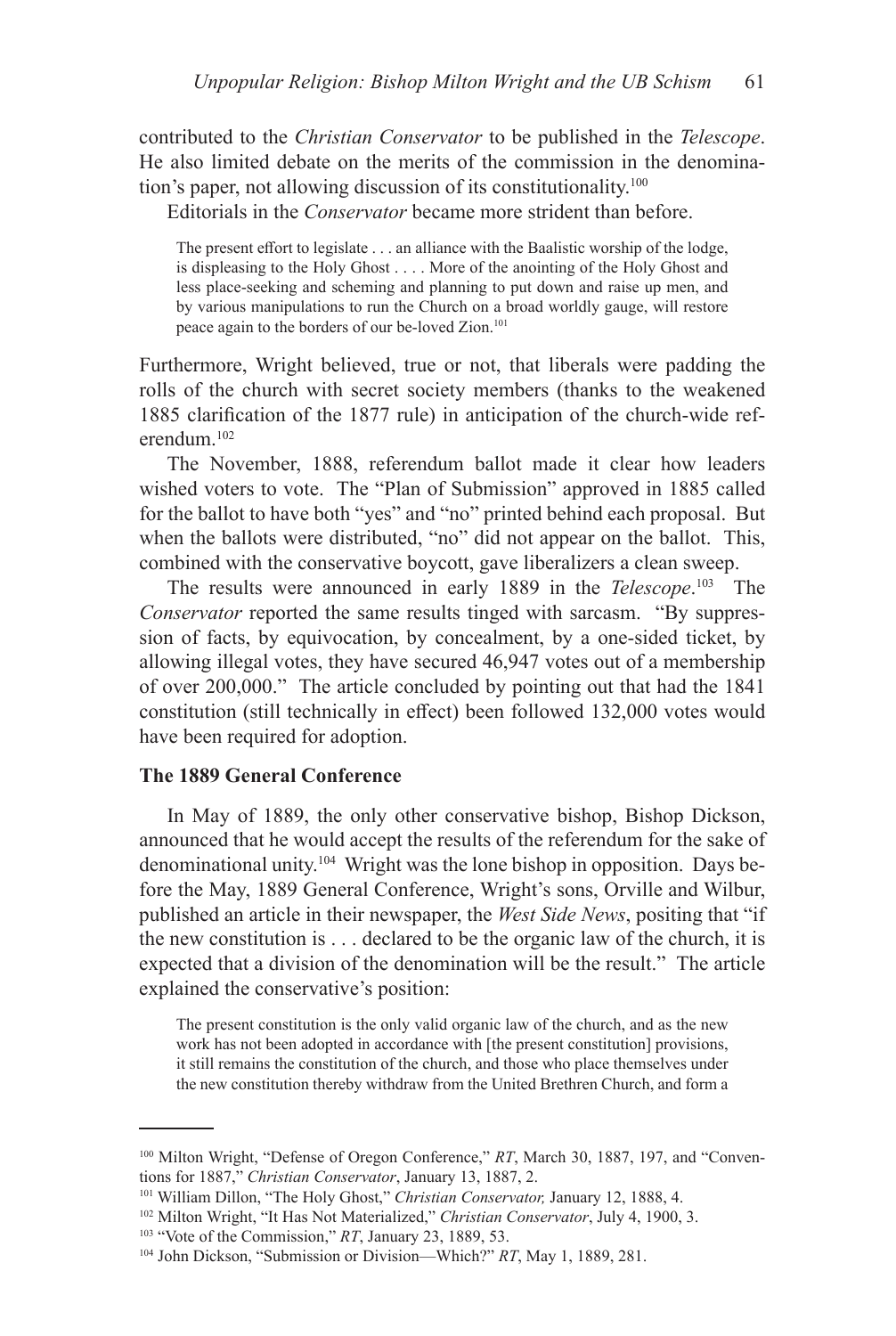new church, entirely distinct from the old.105

Thus, as Wright would later argue on the floor of General Conference, liberals were the schismatics. Those who held to the 1841 constitution were the true United Brethren in Christ.

When General Conference opened on May 9 in York, Pennsylvania, conservatives knew there was no possibility of keeping all UBCs in one anti-secrecy church. Their goal was to establish the illegitimacy of the new constitution. They presented petitions with 16,282 signatures protesting the work of the commission and debated its legitimacy. When the debate was ended, Wright stood and explained his vote. "Believing as I do that this whole movement is not wise, believing as I do that it is not constitutional, and believing as I do that this act will change this church on the first day, the 13th day of May, into a new church, I vote 'No.'"<sup>106</sup>

Wright left the York Opera House that Saturday afternoon and did not return. The conservatives knew that sometime on Monday the new constitution would be declared to be in effect, and they did not want to be at the conference when the "illegal" act was committed. At 8:00 that morning, Wright caucused with fellow conservatives. A representative brought word that the constitution was proclaimed at 10:30 am. Conservatives, led by Wright, relocated to an Opera House, rented for this eventuality, to continue the "true" United Brethren in Christ General Conference.

Wright, as the only "loyal" bishop, opened the conference. After prayer, he said:

We have met here this afternoon under solemn and somewhat strained circumstances. I am not unmindful of your tears, brethren, and of your expressions of the deep trials under which you are placed by the transactions of the General Conference a few days ago.

#### He concluded with the words:

And now where we are we stand, and look to God for his guidance and for his help. We come not in the spirit of malice. That spirit pervades not the hearts of our brethren. But we come with tears; we come with sorrow. We come as if a part of our household had gone from us, and left us, even in the minority. And we do not come to speak bitter words, nor with the spirit of malice. It is enough to say that we feel bound my God to do what we do. We are assembled here for the purpose of continuing the *real General Conference, as it is, in the sight of the constitution and in the sight of God.*<sup>107</sup>

#### **Conclusion**

Wright's opposition to secrecy was consistent with the UBC of his youth.<sup>108</sup> The revivalist church Wright had joined did not bend to popular

<sup>105 &</sup>quot;United Brethren General Conference," *Dayton West Side News*, May 11, 1889, 1.

<sup>106</sup> *Official Report of the Debates and Proceedings of the Twentieth General Conference of the United Brethren in Christ, Held in York, Pennsylvania, May 9–22, 1889* (Dayton OH: United Brethren Publishing House, 1889), 165.

<sup>107</sup> Milton Wright, "Bishop Wright's Address," *Christian Cynosure*, May 23, 1889, 9. See also Dillon, "General Conference," 4.

<sup>108</sup> Drury, *History of the United Brethren*, 475.